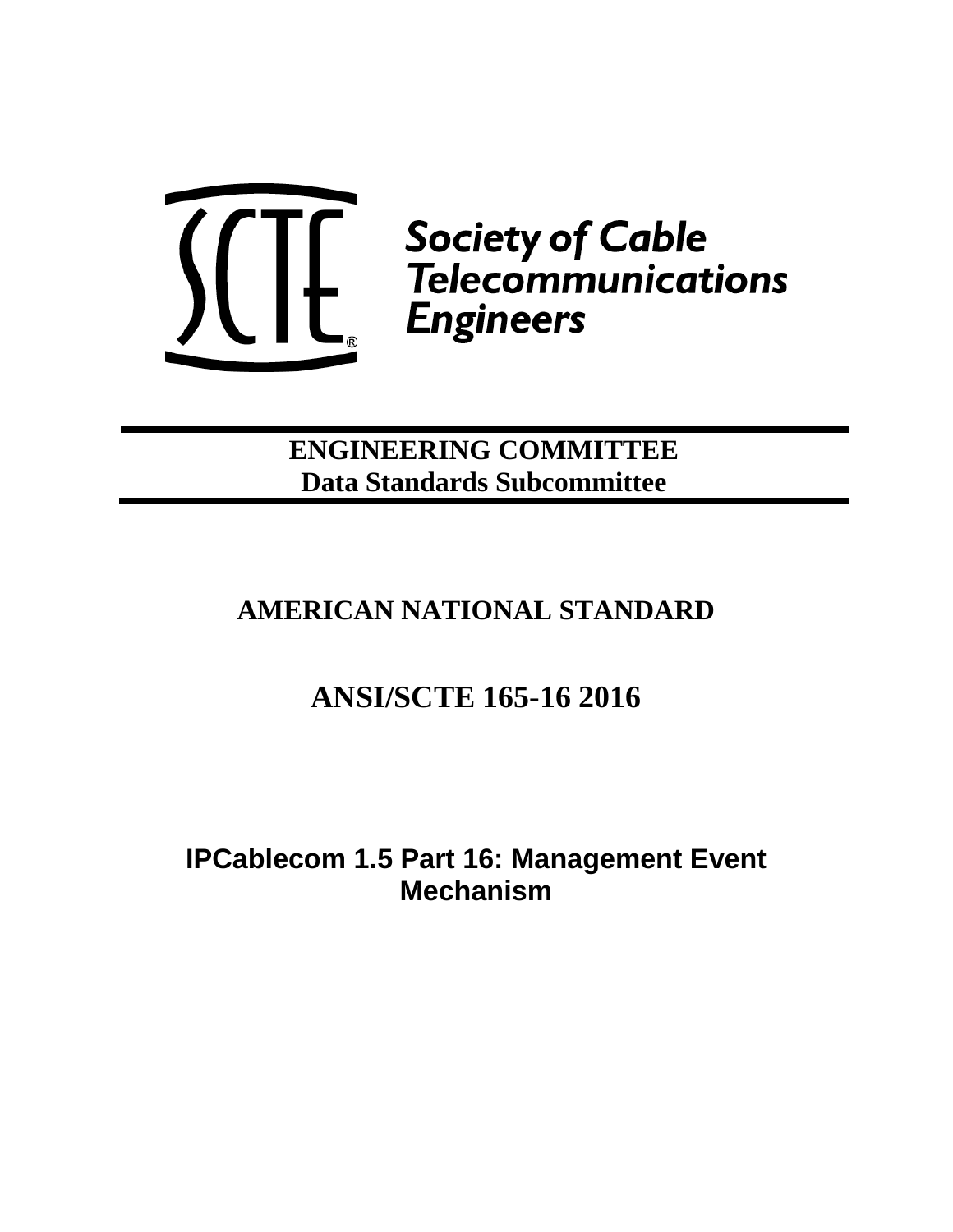# **NOTICE**

The Society of Cable Telecommunications Engineers (SCTE) Standards and Operational Practices (hereafter called "documents") are intended to serve the public interest by providing specifications, test methods and procedures that promote uniformity of product, interchangeability, best practices and ultimately the long term reliability of broadband communications facilities. These documents shall not in any way preclude any member or non-member of SCTE from manufacturing or selling products not conforming to such documents, nor shall the existence of such standards preclude their voluntary use by those other than SCTE members.

SCTE assumes no obligations or liability whatsoever to any party who may adopt the documents. Such adopting party assumes all risks associated with adoption of these documents, and accepts full responsibility for any damage and/or claims arising from the adoption of such documents.

Attention is called to the possibility that implementation of this document may require the use of subject matter covered by patent rights. By publication of this document, no position is taken with respect to the existence or validity of any patent rights in connection therewith. If a patent holder has filed a statement of willingness to grant a license under these rights on reasonable and nondiscriminatory terms and conditions to applicants desiring to obtain such a license, then details may be obtained from the standards developer. SCTE shall not be responsible for identifying patents for which a license may be required or for conducting inquiries into the legal validity or scope of those patents that are brought to its attention.

Patent holders who believe that they hold patents which are essential to the implementation of this document have been requested to provide information about those patents and any related licensing terms and conditions. Any such declarations made before or after publication of this document are available on the SCTE web site at [http://www.scte.org.](http://www.scte.org/)

All Rights Reserved

© Society of Cable Telecommunications Engineers, Inc. 2016 140 Philips Road Exton, PA 19341

Note: DOCSIS<sup>®</sup> and PacketCable™ are registered trademarks of Cable Television Laboratories, Inc., and are used in this document with permission.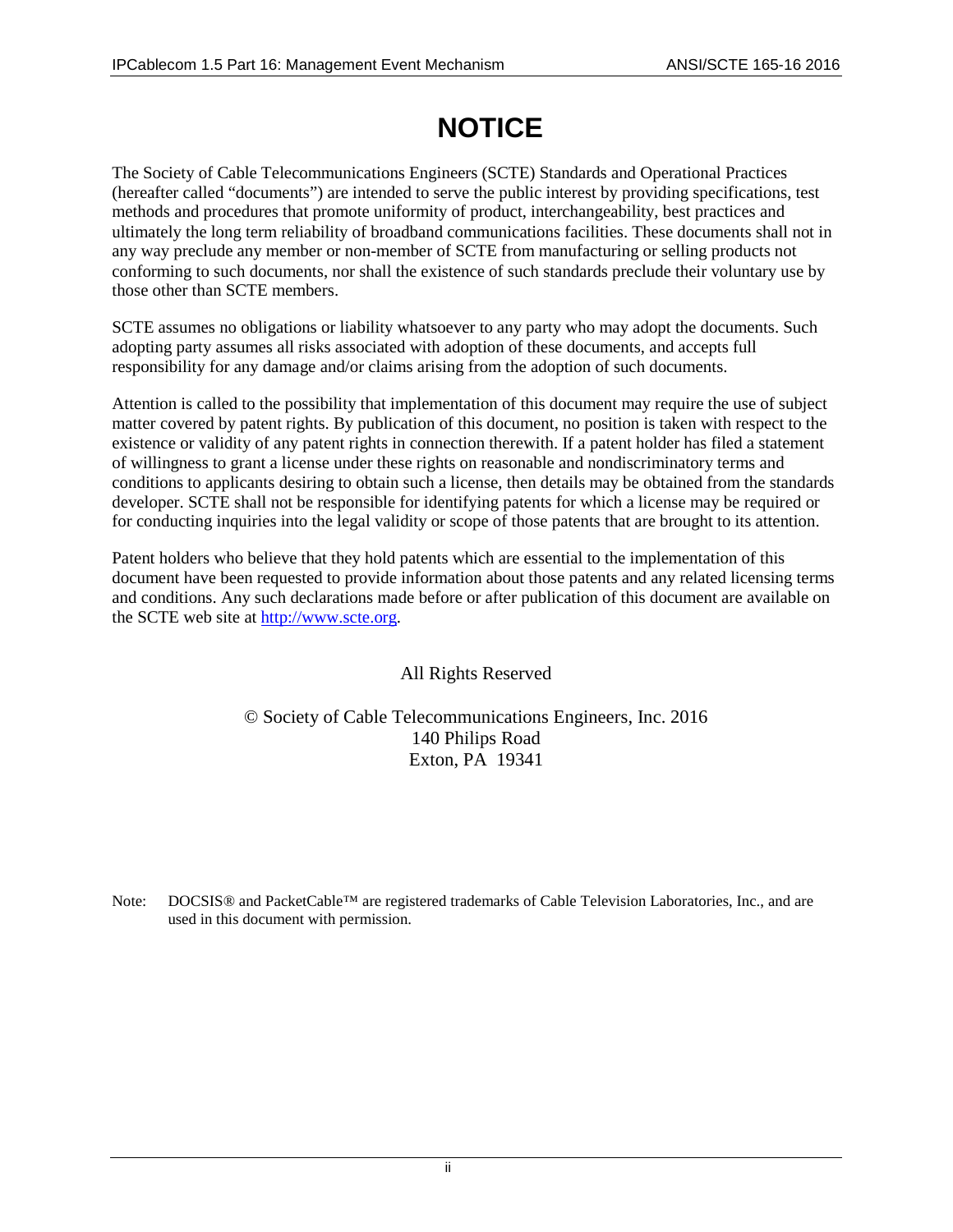# **Contents**

| $\mathbf{1}$   |                                                                                                                  |                                                                  |  |
|----------------|------------------------------------------------------------------------------------------------------------------|------------------------------------------------------------------|--|
|                | 1.1<br>1.2<br>1.3                                                                                                |                                                                  |  |
| $\overline{2}$ |                                                                                                                  |                                                                  |  |
|                | 2.1<br>2.2<br>2.3                                                                                                |                                                                  |  |
| 3              |                                                                                                                  |                                                                  |  |
| 4              |                                                                                                                  |                                                                  |  |
| 5              |                                                                                                                  |                                                                  |  |
| 6              |                                                                                                                  | IPCABLECOM MANAGEMENT EVENT MECHANISM FUNCTIONAL REQUIREMENTS  6 |  |
| 7              |                                                                                                                  |                                                                  |  |
|                | 7.1<br>7.1.1<br>7.2<br>7.3<br>7.4<br>7.5<br>7.5.1<br>7.6<br>7.7<br>7.8<br>7.8.1<br>7.8.2<br>7.8.3<br>7.9<br>7.10 |                                                                  |  |
| 8              |                                                                                                                  |                                                                  |  |
|                |                                                                                                                  | <b>APPENDIX A</b>                                                |  |
|                | <b>APPENDIX B</b>                                                                                                |                                                                  |  |
|                |                                                                                                                  | <b>APPENDIX C</b>                                                |  |

# **Tables**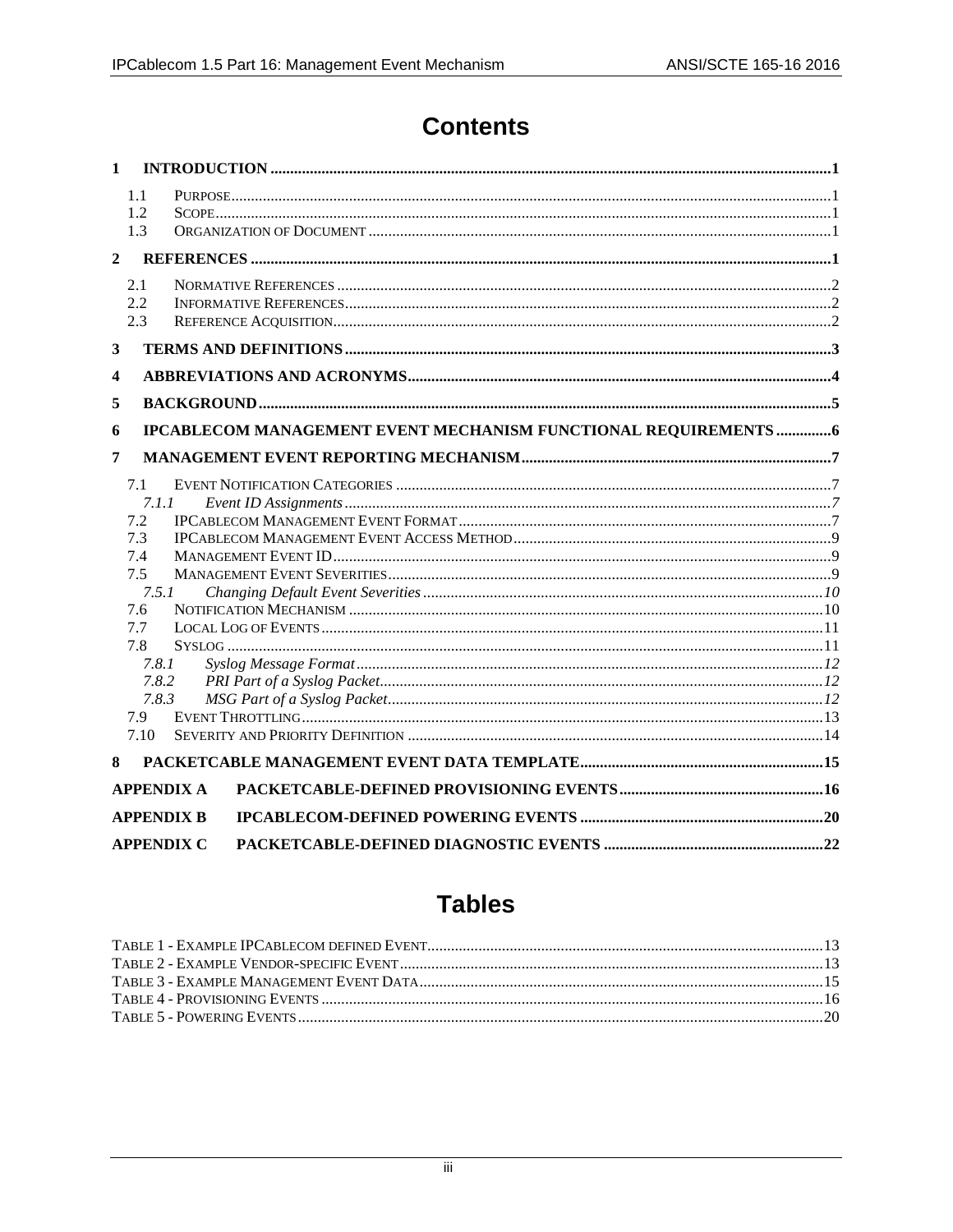This page intentionally left blank.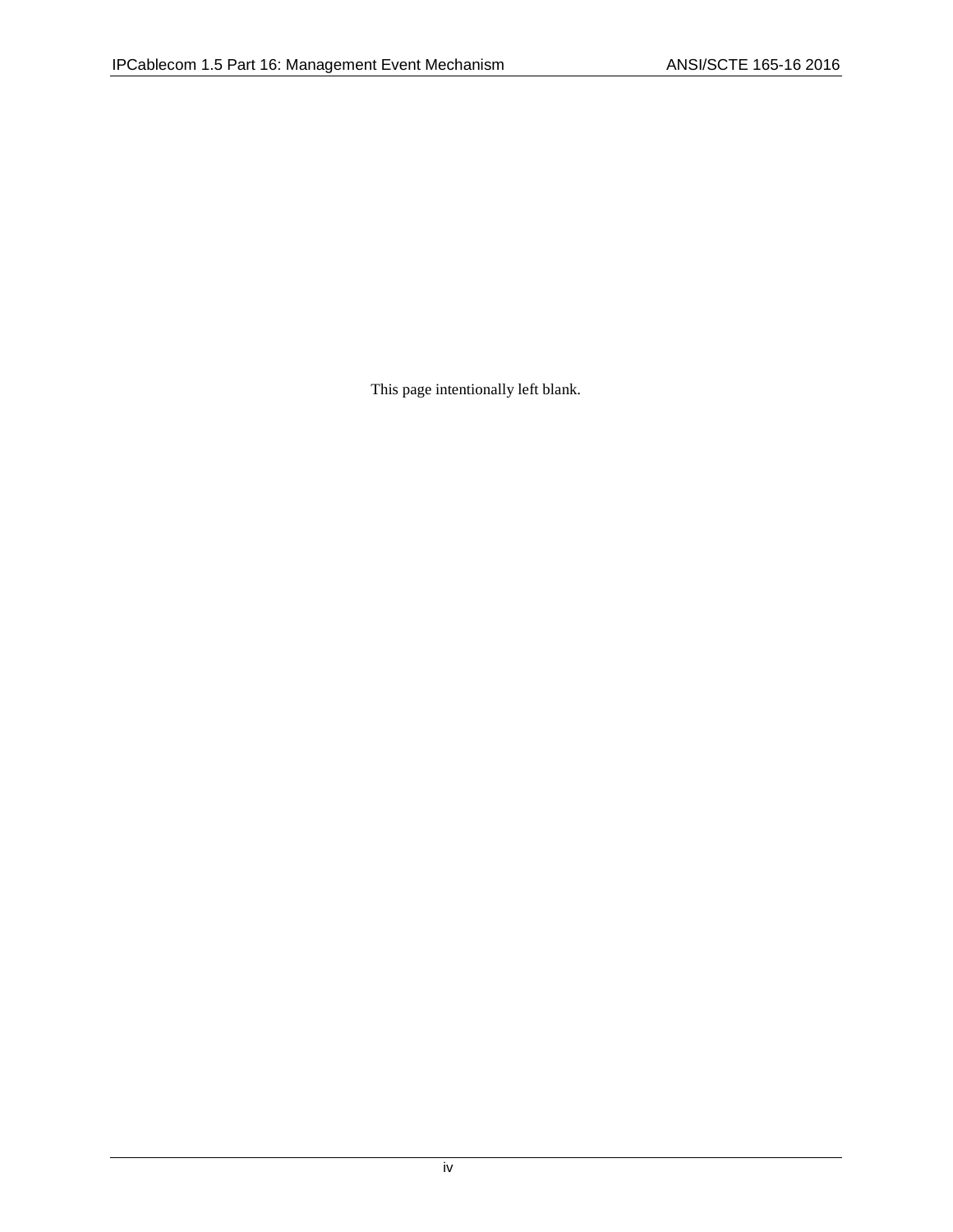## <span id="page-4-0"></span>**1 INTRODUCTION**

### <span id="page-4-1"></span>**1.1 Purpose**

This standard defines the Management Event Mechanism that IPCablecom elements can use to report asynchronous events that indicate malfunction situations and notification about important non-fault situation.

Events are defined in this standard as conditions requiring the reporting of information to management systems and/or local log.

A goal of IPCablecom is to maintain consistency with the DOCSIS® event reporting mechanism [\[6\].](#page-5-3)

### <span id="page-4-2"></span>**1.2 Scope**

This standard is one of two documents that together define a framework for reporting Management Events in the IPCablecom architecture.

This document defines the general event reporting mechanism and framework. The mechanism consists of a set of protocols and interfaces that can be used by individual elements and components in the IPCablecom architecture. This document defines how the SNMPv3 transport protocol, SYSLOG, local log, and the IPCablecom Management Event MIB are used to carry management event information to an event management system.

This management event mechanism is further defined and supported by the Management Event Mechanism MIB as specified in [\[1\],](#page-5-4) and [\[13\]](#page-5-5) if the latter is implemented by the MTA. Consequently, each reference to the Management Event MIB in this document will correspond to the MIB as defined either i[n \[1\],](#page-5-4) or alternatively, in [\[1\]](#page-5-4) and [\[13\].](#page-5-5)

## <span id="page-4-3"></span>**1.3 Organization of Document**

This document is structured as follows:

- Section [5](#page-8-0) Background information including a description of possible back office Network Management System (NMS) configurations and a brief description of supported IPCablecom reporting mechanisms.
- Section [6](#page-9-0) Management Event Mechanism Functional Requirements.
- Section [7](#page-10-0) Detailed description of the Management Event Mechanism including definition of the event format, event access method, event IDs, event severities, event descriptions, notification mechanism, local log of events, event throttling, and definition of severities and priorities.
- Section [8](#page-18-0) Example template for the management data.
- [Appendix A](#page-19-0) IPCablecom-defined provisioning events.
- [Appendix B](#page-23-0) IPCablecom-defined powering events.
- [Appendix C](#page-25-0) PacketCable-defined Diagnostic Events

The legal/regulatory classification of IP-based voice communications provided over cable networks and otherwise, and the legal/regulatory obligations, if any, borne by providers of such voice communications, are not yet fully defined by appropriate legal and regulatory authorities. Nothing in this specification is addressed to, or intended to affect, those issues. In particular, while this document uses standard terms such as "call," "call signaling," "telephony," etc., it will be evident from this document that while an IPCablecom network performs activities analogous to these PSTN functions, the manner by which it does so differs considerably from the manner in which they are performed in the PSTN by telecommunications carriers. These differences may be significant for legal/regulatory purposes.

## <span id="page-4-4"></span>**2 REFERENCES**

The following documents contain provisions which, through reference in this text, constitute provisions of this standard. At the time of Subcommittee approval, the editions indicated were valid. All documents are subject to revision, and while parties to agreement based on this standard are encouraged to investigate the possibility of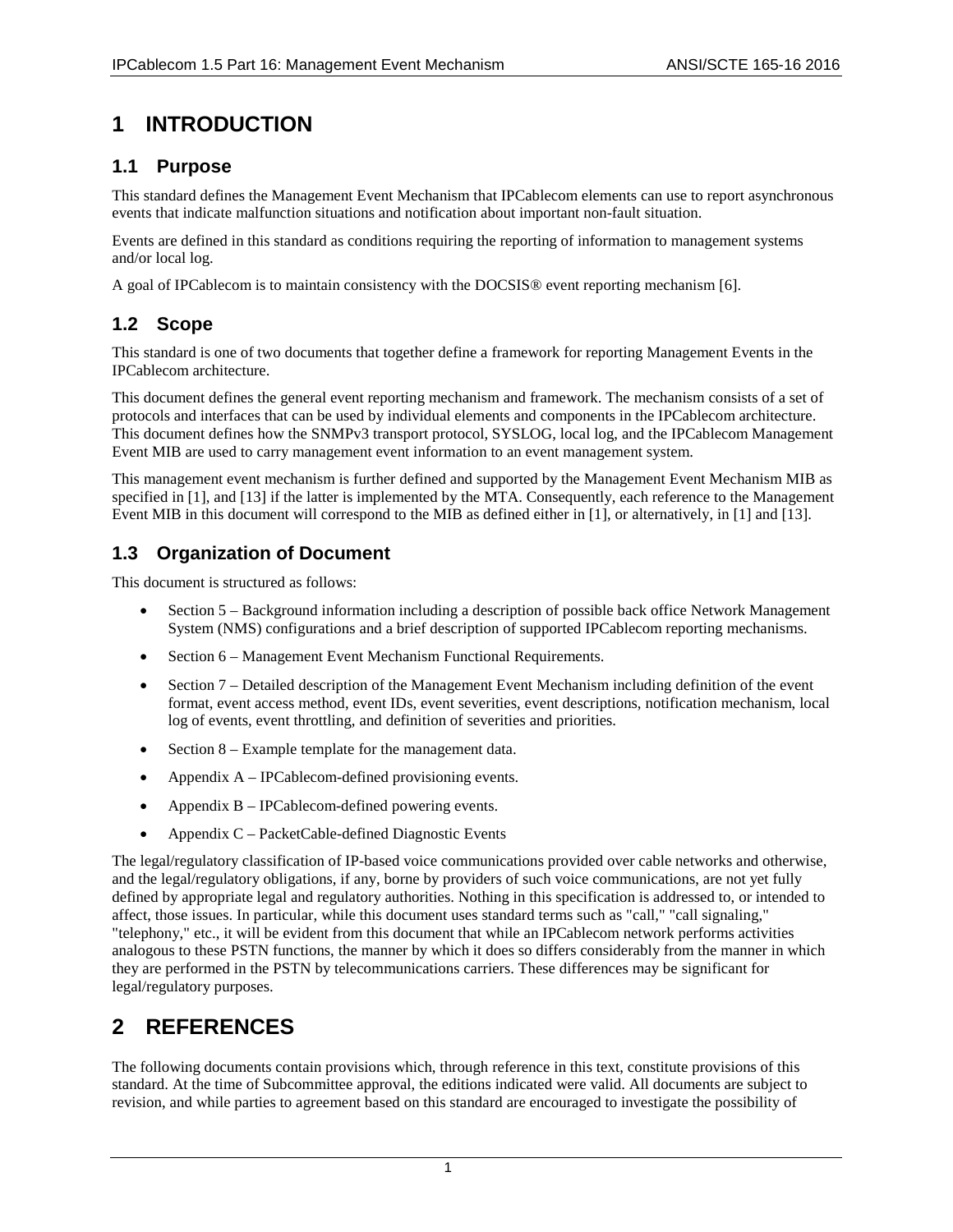applying the most recent editions of the documents listed below, they are reminded that newer editions of those documents might not be compatible with the referenced version.

### <span id="page-5-0"></span>**2.1 Normative References**

In order to claim compliance with this standard, it is necessary to conform to the following standards and other works as indicated, in addition to the other requirements of this standard. Intellectual property rights may be required to implement these references.

- <span id="page-5-4"></span>[1] SCTE 165-15 2016, IPCablecom 1.5 Part 15: Management Event MIB Specification.
- <span id="page-5-8"></span>[2] SCTE 165-09 2016, IPCablecom 1.5 Part 9: Event Messages.
- <span id="page-5-7"></span>[3] SCTE 165-19 2016, IPCablecom 1.5 Part 19: CMS Subscriber Provisioning Specification.
- [4] SCTE 165-07 2016, IPCablecom 1.5 Part 7: MTA MIB.
- <span id="page-5-16"></span>[5] SCTE 165-14 2016, IPCablecom 1.5 Part 14: Embedded MTA Analog Interface and Powering.
- <span id="page-5-3"></span>[6] ANSI/SCTE 23-03 2012, DOCSIS 1.1 Part 3: Operations Support System Interface
- <span id="page-5-10"></span>[7] IETF RFC 3413/STD0062, Simple Network Management Protocol (SNMP) Applications, December 2002.
- <span id="page-5-9"></span>[8] IETF RFC 3164, The BSD Syslog Protocol, August 2001.

### <span id="page-5-1"></span>**2.2 Informative References**

The following documents may provide valuable information to the reader but are not required when complying with this standard.

- <span id="page-5-6"></span>[9] ANSI/SCTE 165-1 2016, IPCablecom 1.5 Part 1: Architecture Framework Technical Report.
- <span id="page-5-15"></span>[10] Network Maintenance: Alarm and Control for Network Elements, Bellcore GR-474.
- <span id="page-5-13"></span>[11] ITU-T Recommendation M.3100, Generic Network Information Model, 1995.
- <span id="page-5-14"></span>[12] ITU-T Recommendation X.733, Open Systems Interconnection - Systems management: Alarm reporting function, 1992.
- <span id="page-5-5"></span>[13] IETF RFC5428, Management Event Management Information Base (MIB) for PacketCable- and IPCablecom-Compliant Devices, April 2009.
- <span id="page-5-11"></span>[14] IETF RFC5234, Augmented BNF for Syntax Specifications: ABNF, January 2008.
- <span id="page-5-12"></span>[15] IETF RFC2131, Dynamic Host Configuration Protocol, March 1997.

### <span id="page-5-2"></span>**2.3 Reference Acquisition**

- Internet Engineering Task Force (IETF) Secretariat c/o Corporation for National Research Initiatives, 1895 Preston White Drive, Suite 100, Reston, VA 20191-5434, Phone +1-703-620-8990, Fax +1-703-620-9071, Internet: [www.ietf.org/](http://www.ietf.org/)
- ITU available at http://www.itu.int/ITU-T/publications/index.html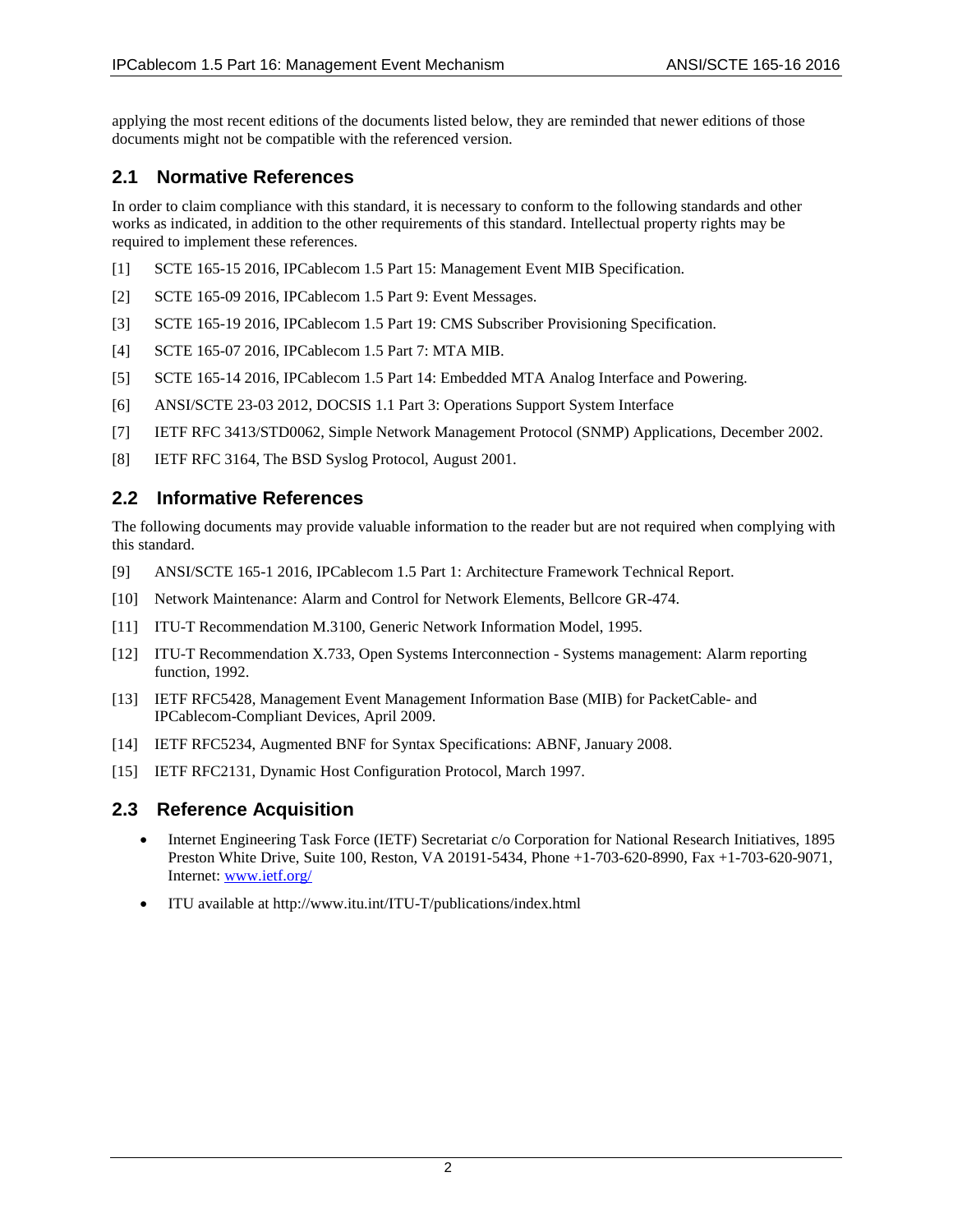## <span id="page-6-0"></span>**3 TERMS AND DEFINITIONS**

This document uses the following terms and definitions.

| <b>Network Layer</b>          | Layer 3 in the Open System Interconnection (OSI) architecture that provides<br>network information that is independent from the lower layers.                                       |  |  |  |
|-------------------------------|-------------------------------------------------------------------------------------------------------------------------------------------------------------------------------------|--|--|--|
| <b>Network Management</b>     | The functions related to the management of data across the network.                                                                                                                 |  |  |  |
| <b>Network Management OSS</b> | The functions related to the management of data link layer and physical layer<br>resources and their stations across the data network supported by the hybrid<br>fiber/coax system. |  |  |  |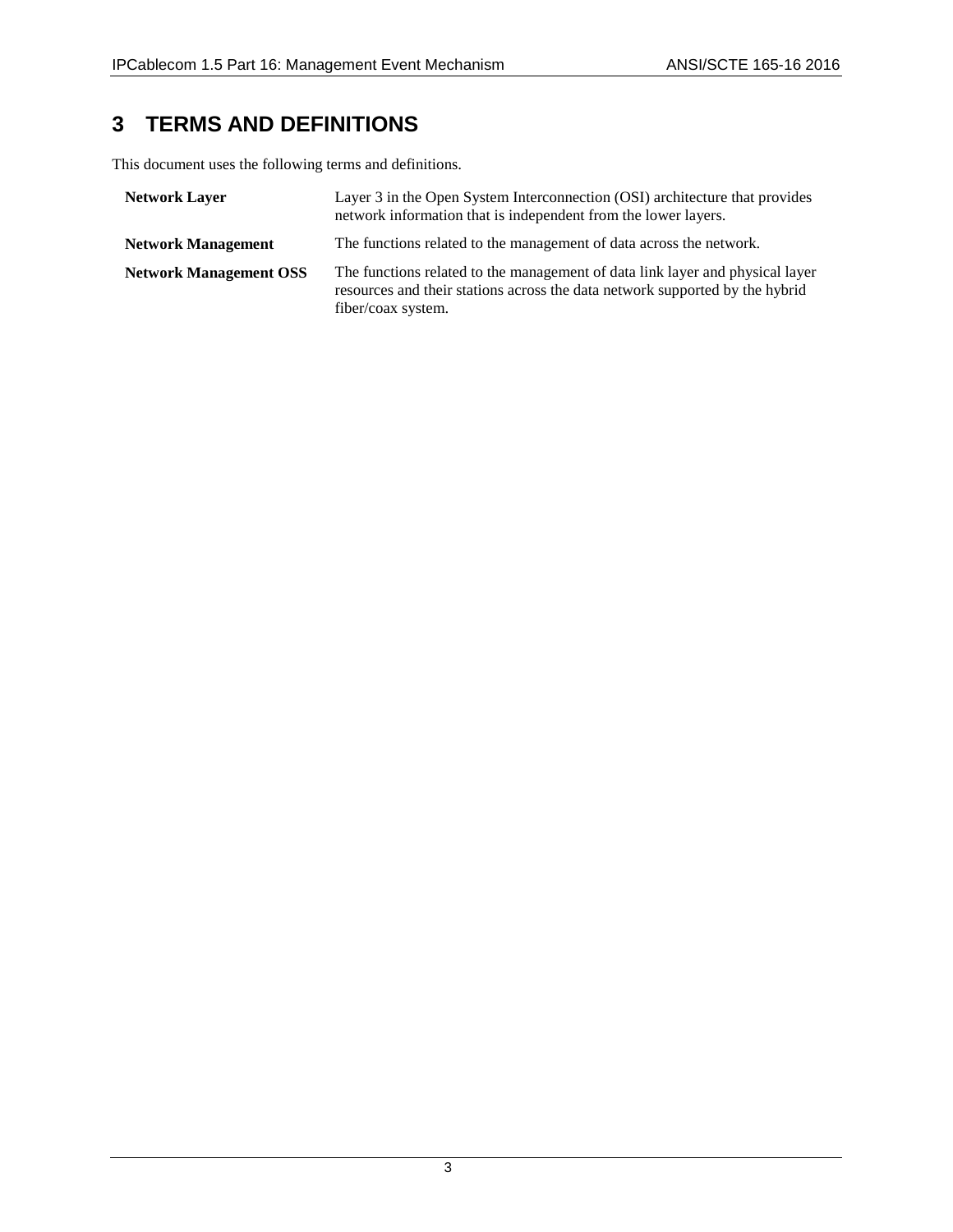## <span id="page-7-0"></span>**4 ABBREVIATIONS AND ACRONYMS**

This IPCablecom document uses the following abbreviations and acronyms.

| <b>CMS</b>  | Call Management Server. Controls the audio connections. Also called a Call Agent in<br>MGCP/SGCP terminology.                                                                                                                          |
|-------------|----------------------------------------------------------------------------------------------------------------------------------------------------------------------------------------------------------------------------------------|
| <b>CMTS</b> | Cable Modem Termination System, the device at a cable head-end which implements the<br>DOCSIS RFI MAC protocol and connects to CMs over an HFC network.                                                                                |
| <b>FQDN</b> | Fully Qualified Domain Name. Refer to IETF RFC 821 for details.                                                                                                                                                                        |
| <b>IANA</b> | Internet Assigned Numbered Authority. See www.ietf.org for details.                                                                                                                                                                    |
| <b>MAC</b>  | Media Access Control. It is a sublayer of the Data Link Layer. It normally runs directly<br>over the physical layer.                                                                                                                   |
| <b>MGC</b>  | A Media Gateway Controller is the overall controller function of the PSTN gateway. It<br>receives, controls and mediates call signaling information between the IPCablecom and<br>PSTN.                                                |
| <b>MIB</b>  | <b>Management Information Base</b>                                                                                                                                                                                                     |
| <b>MTA</b>  | Media Terminal Adapter – contains the interface to a physical voice device, a network<br>interface, CODECs, and all signaling and encapsulation functions required for VoIP<br>transport, class features signaling, and QoS signaling. |
| <b>OSP</b>  | <b>Operator Service Provider</b>                                                                                                                                                                                                       |
| <b>SNMP</b> | Simple Network Management Protocol                                                                                                                                                                                                     |
| <b>UDP</b>  | User Datagram Protocol, a connectionless protocol built upon Internet Protocol (IP).                                                                                                                                                   |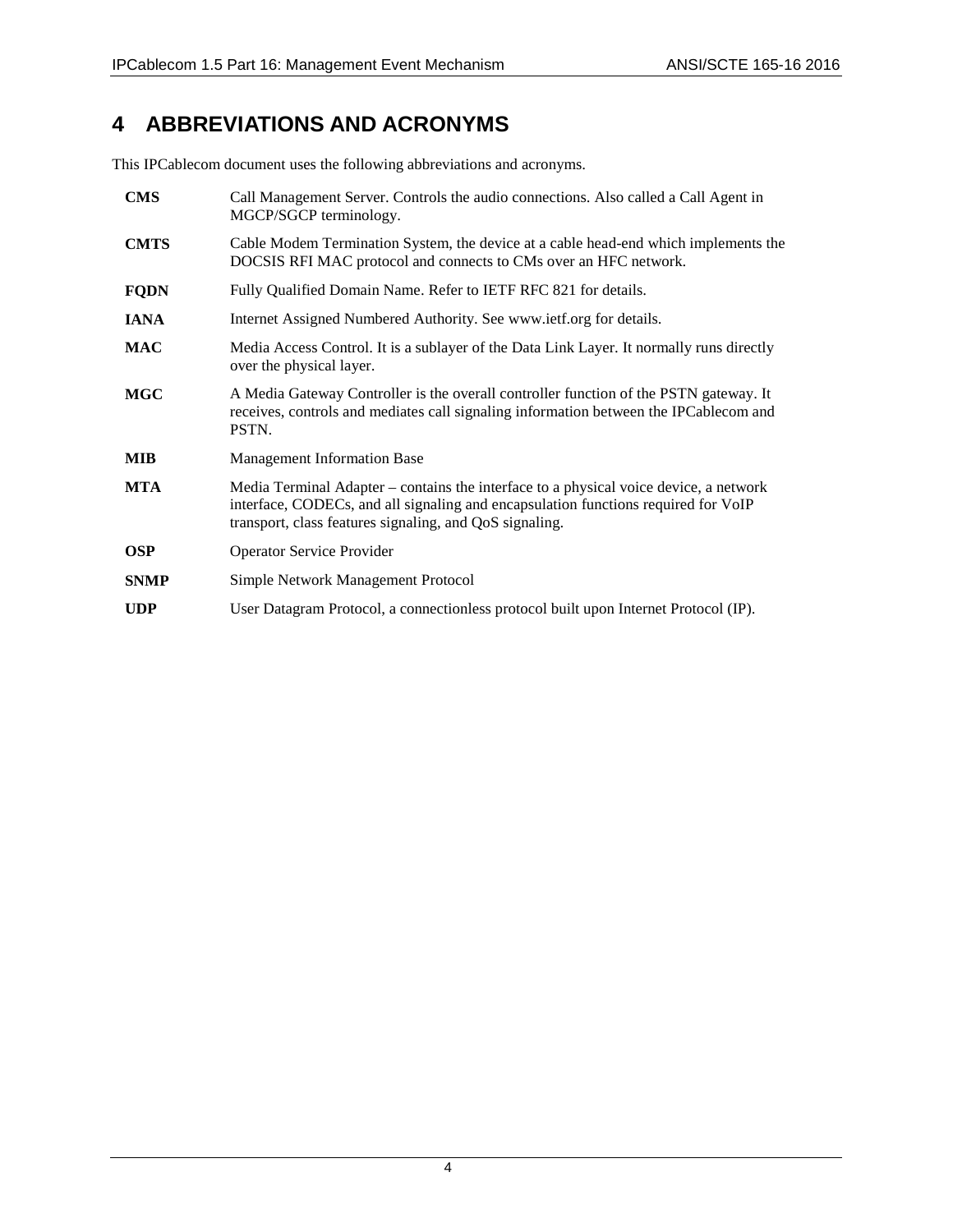## <span id="page-8-0"></span>**5 BACKGROUND**

The IPCablecom architecture is an end-end broadband architecture that supports voice, video, and other multimedia services. The individual components that compose the IPCablecom architecture are defined in [\[9\].](#page-5-6)

The OSS back office contains business, service, and network management components supporting the core business processes. The IPCablecom set of specifications defines a limited set of OSS functional components and interfaces to support MTA Device Provisioning [\[3\],](#page-5-7) Event Messaging to carry billing information [\[2\],](#page-5-8) and the Management Event Mechanism defined in this document to carry fault and other data.

In addition to the Management Event Mechanism, the IPCablecom architecture supports the following additional reporting mechanism:

- IPCablecom Events Messages for billing informatio[n \[2\].](#page-5-8) This reporting mechanism uses the RADIUS transport protocol, a pre-defined set of Event Message attributes (e.g., BillingCorrelationID, CalledPartyNumber, TrunkGroupID, etc.), and the IPCablecom Event Messages data format to carry percall information between IPCablecom network elements (CMS, CMTS, MGC) and a Record Keeping Server (RKS). For each call, the RKS combines all associated Event Messages into a single Call Detail Record (CDR) which may be sent to a back office billing, fraud detection or other system. Vendorproprietary data attributes may be included along with the IPCablecom-defined set of attributes in an IPCablecom Event Message.
- *Other Reporting Methods*. It is possible that IPCablecom elements implement reporting methods specified in DOCSIS MIBs, IPCablecom MIBs or other standard MIBs. It is possible that IPCablecom elements implement methods such as SNMPv3, CMIP, TL1. These event-reporting mechanisms are not defined in this document.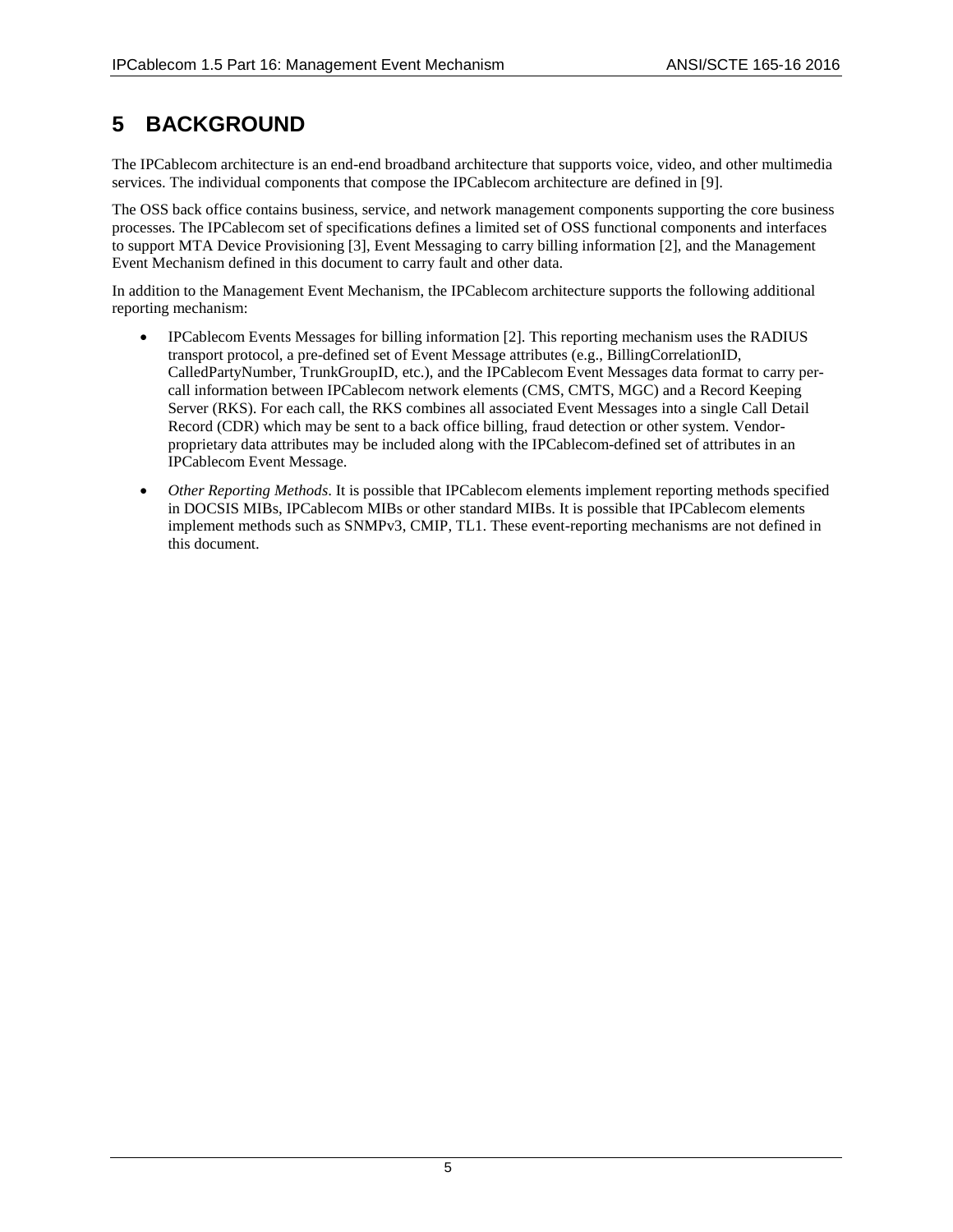## <span id="page-9-0"></span>**6 IPCABLECOM MANAGEMENT EVENT MECHANISM FUNCTIONAL REQUIREMENTS**

The functional requirements addressed by the Message Event Mechanism specification are as follows:

- 1. The event report MUST provide either the FQDN or IP address of the reporting device. (Note: It is highly recommended that the device provide the FQDN.)
- 2. The IPCablecom management event reporting mechanism MUST support 2 types of events: IPCablecom-specific and Vendor-specific.
- 3. The management event reporting mechanism MUST support the IPCablecom 1.5 Management Event MIB [\[1\].](#page-5-4) All the events that can be generated by the IPCablecom device MUST be included in the MIB table 'pktcDevEventDescrTable'.
- 4. The IPCablecom management event reporting mechanism MUST support the BSD syslog protocol [\[8\].](#page-5-9)
- 5. The management event reporting mechanism MUST support SNMPv3/v2c Traps and SNMPv3/v2c Informs.
- 6. The management event reporting mechanism MUST comply with SNMP Applications [\[7\]](#page-5-10) since these MIBs provide the mechanism for distributing SNMPv3 traps and informs. The elements MUST support a mechanism to allow the element management system to map each event to a reported notification mechanism(s). For example: none, local, SYSLOG, SNMPv3/v2c Trap, SNMPv3/v2c INFORM.

Note: Refer to the IPCablecom 1.5 MTA Device Provisioning Specification [\[3\]](#page-5-7) for more information about SNMP configuration.

- 7. Each event MUST be uniquely identifiable to the point of origin such as a specific endpoint on an MTA.
- 8. The capability SHOULD exist to map event IDs to priorities in the back office.
- 9. IPCablecom elements MUST send a timestamp with each management event.
- 10. IPCablecom elements MUST send a Severity level with each management event. Elements MAY use the Severity level within the network element to determine the order in which events are sent in compliance with Bellcore GR474's Section 2.2.3 and Section [7.10](#page-17-0) of this document.
- 11. The severity level of management events generated by the network element MUST be modifiable on the IPCablecom element by the management system.
- 12. The display string of management events generated by the IPCablecom element MUST be modifiable on the network element by the management system.
- 13. A default notification mechanism MUST be associated with each event.
- 14. IPCablecom-specific event definitions SHOULD contain a NULL display string in order to reduce memory requirements on the IPCablecom element.
- 15. Event definitions MUST contain a display string.
- 16. Vendor-specific event definitions MAY contain a NULL display string in order to reduce memory requirements on the IPCablecom element.
- 17. Event throttling mechanism MUST be configurable by the management system.
- 18. All events are uniquely identified by vendor through the IANA assigned enterprise number. IPCablecom events use the CableLabs IANA assigned enterprise number.
- 19. An event MUST provide the Event ID of the event.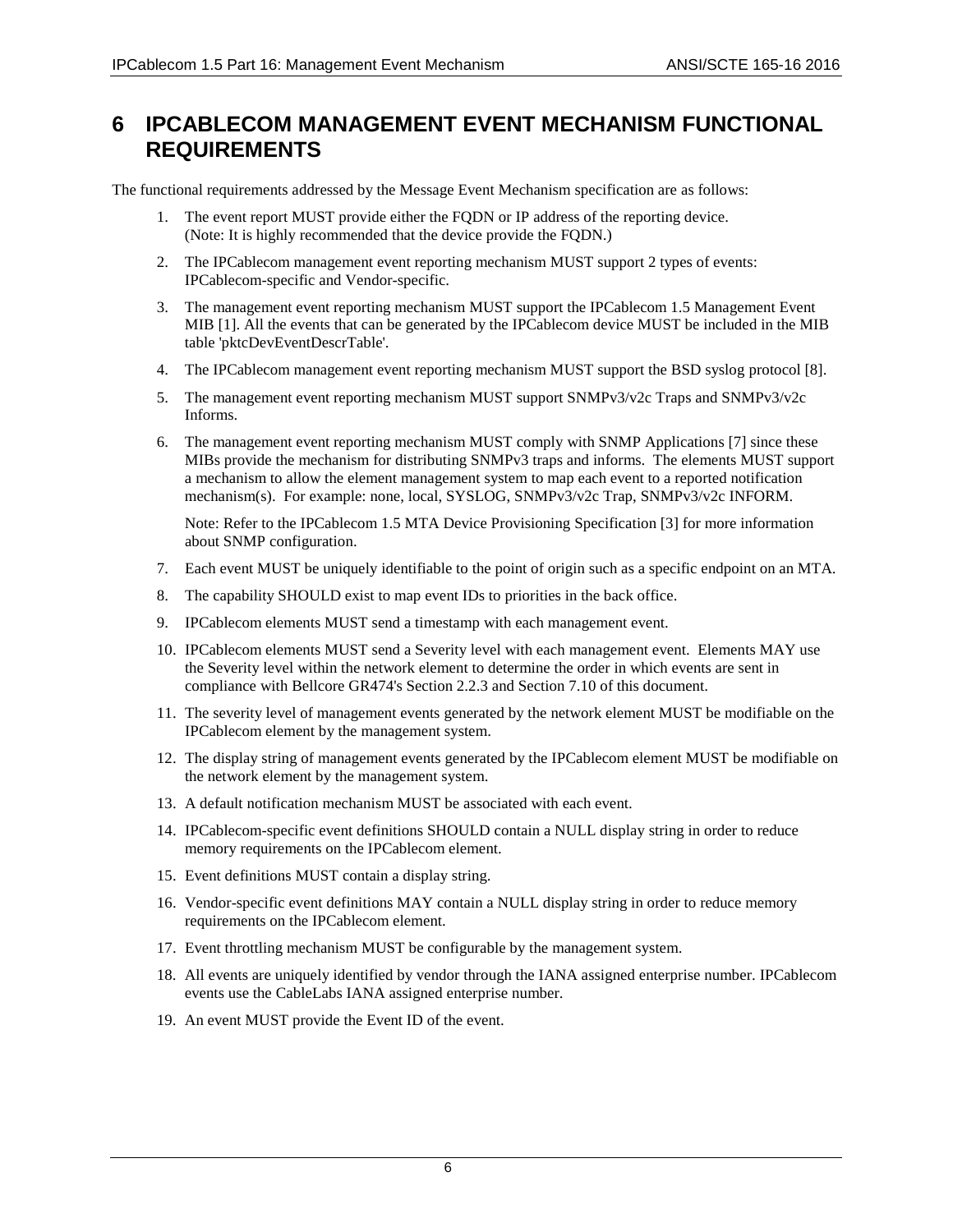## <span id="page-10-0"></span>**7 MANAGEMENT EVENT REPORTING MECHANISM**

The Management Event Mechanism and the associated Management Event MIB MUST be implemented on the MTA.

The Management Event Mechanism and the associated Management Event Mechanism MIB MAY be implemented on any IPCablecom element such as the CMS, MGC, and others.

### <span id="page-10-1"></span>**7.1 Event Notification Categories**

All events delivered by (event mechanism document) fit into two main categories:

- IPCablecom-specific
- Vendor-specific

IPCablecom-specific events are defined in this document and referenced by concerned specifications whereas vendor-specific events are left to vendor implementation and are out of scope of this specification.

Each Event has an associated Event ID as described in the next sub-section. IPCablecom-Specific events are identical if their EventIDs are identical. The IPCablecom-Specific EventIDs are specified by the IPCablecom Specifications, including this specification. For each particular vendor, Vendor-specific events are identical if the corresponding Event IDs are identical. The Vendor-specific EventIDs are defined by particular vendors and is out of scope for this specification.

Example:

Two or more IPCablecom Events with the same Event ID (Say 4000950100) are considered to be identical irrespective of the description or other parameters.

Two or more Vendor-Specific Events, from the same vendor (Say XYZ) with the same Event ID (Say 10) are considered to be identical irrespective of the description or other parameters.

For identical events occurring consecutively, the MTA MAY choose to store only a single event. In such a case, the event description recorded MUST reflect the most recent event.

Aside from the procedures defined in this document, event recording MUST conform to the requirements of [\[1\]](#page-5-4) and Event Descriptions MUST not be longer than 127 characters.

#### <span id="page-10-2"></span>**7.1.1 Event ID Assignments**

- The EventID is a 32-bit unsigned integer.
- IPCablecom-specific EventIDs MUST be defined in the range of 0x80000000 (decimal 2,147,483,648) to 0xFFFFFFFF (decimal 4,294,967,295).
- Vendor-specific EventIDs MUST be defined in the range of 0x00000000 (decimal 0) to 0x7FFFFFFF (decimal 2,147,483,647).
- Vendor-specific EventIDs MUST be unique for a particular vendor's enterprise number in sysObjectID.

### <span id="page-10-3"></span>**7.2 IPCablecom Management Event Format**

The format of an IPCablecom Management Event is made up of the following information:

- Event Counter indicator of event sequence
- Event Time time of occurrence
- Event severity severity of condition as defined in Section [7.5](#page-12-2)
- Event Enterprise number Vendor specific enterprise number
- Event ID determines event function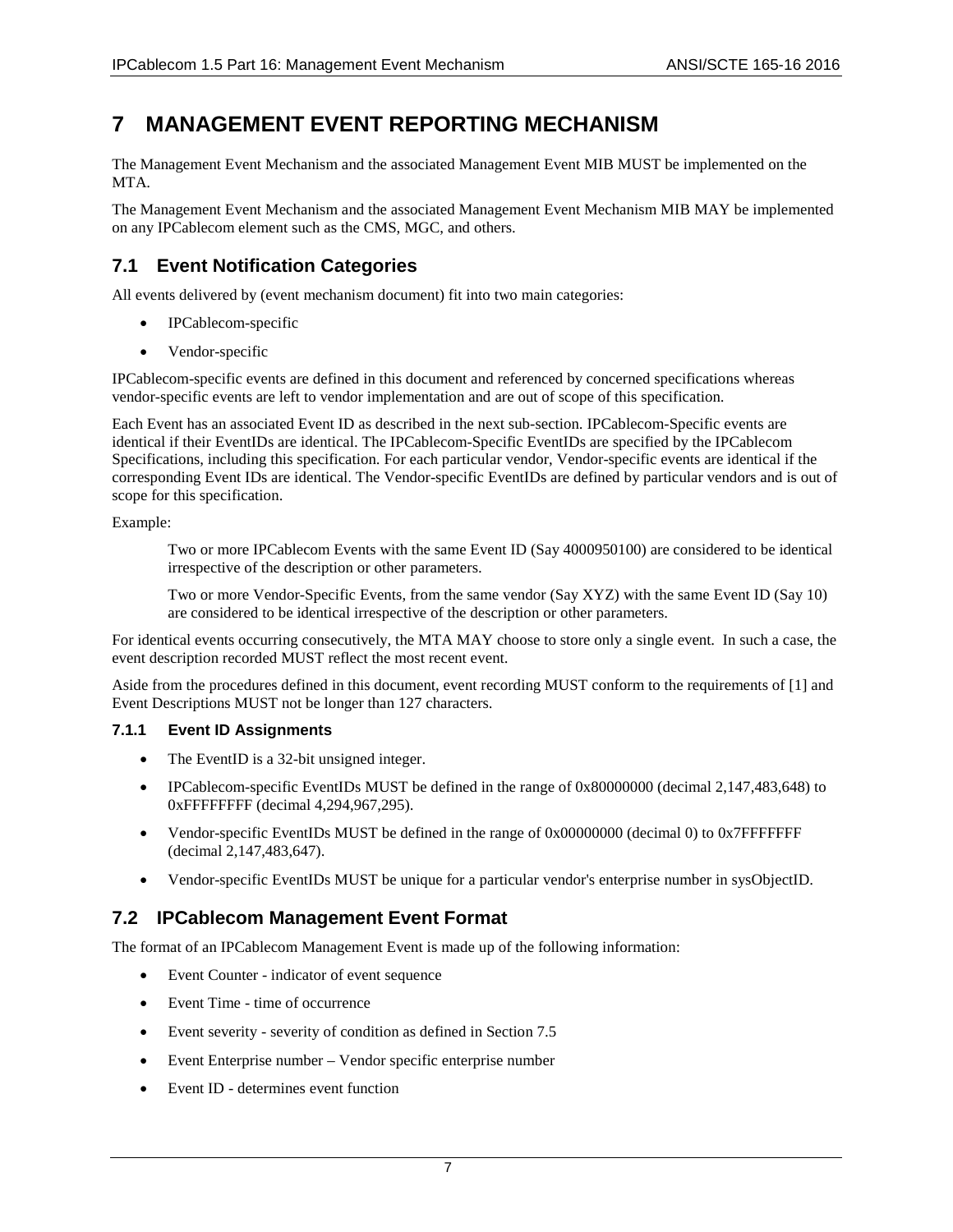- Event Text describes the event in human readable form
- FQDN/Endpoint ID describes the device FQDN and the specific endpoint associated with the event

[Appendix A](#page-19-0) and [Appendix C](#page-25-0) specify a number of events that are dependent on the conditions leading to the event. For such events the eMTA MUST format the "Event Text" field in compliance with the following definitions in ABNF (Augmented Backus-Naur Form (se[e \[14\]\)](#page-5-11) and the associated requirements and comments:

#### **PROV-EV-16**

```
<PROV-EV-16> = "DHCP ERROR:" dhcp-message ";" dhcp-state [";"error-info] [";" ip-address-list]
dhcp-message = "DISCOVER" / "OFFER" / "REQUEST"/ "ACK" / "NAK"
dhcp-state = "INIT-REBOOT" / "REBOOTING" / "INIT" / "SELECTING" / "REQUESTING" / "REBINDING" / 
"BOUND" / "RENEWING"
error-info = 1*(VCHAR)ip-address-list = ip-address ["," (ip-address)]
ip-address = 1*3DIGIT "." 1*3DIGIT "." 1*3DIGIT "." 1*3DIGIT
```
Notes:

For the outbound DHCP messages, the eMTA MUST create the PROV-EV-16 events when the DHCP message cannot be generated or sent by the eMTA for any reason. For the inbound DHCP messages, the eMTA MUST create the PROV-EV-16 events when either the corresponding DHCP message is expected but has not been received (e.g., no DHCP OFFER messages were received within the expected timeout) or when it has been received but contains any errors in its contents or semantics (e.g., the DHCP ACK message contains an ill-formed option 122).

The <dhcp-state> field indicates the state of the eMTA's DHCP state machine, the eMTA was in when the error occurred. The meaning and designation of the states are according t[o \[15\].](#page-5-12)

The optional <error-info> field represents the ASCII string containing the human readable information on the details of the error. For example:

The optional <ip-address-list> contains the list of the IPv4 addresses of the DHCP Servers, which are related to the error.

The following are examples of the PROV-EV-16 events:

- "DHCP ERROR: ACK;REQUESTING;Option 122 from DHCP Server is not correctly formatted; 1.2.3.4".
- "DHCP ERROR: ACK; REBINDING; NAK received when ACK expected; 1.2.3.4"

#### **DIAG-EV-1**

```
<DIAG-EV-1> = "MEM-CONN-ERROR" [";"error-info]
error-info = 1*(VCHAR); <error-info> contains information identifying the particular reason for the loss of 
connectivity (e.g., no IP address)
```
#### **DIAG-EV-2**

```
<DIAG-EV-2> = "MTA RESET:" reset-reason ":" max-number-of-events-stored [";"error-info]
reset-reason = "CLI" / "CM" / "SNMP"/ "PROACTIVE" / "UNKNOWN"
max-number-of-events-stored = *(DIGIT)
;this is the maximum number of events (irrespective of the severity) that the MTA is capable of 
recording in non-volatile storage. For MTAs that support non-volatile event storage, this number 
needs to be equal to, or greater than 32 (per Section Error! Reference source not found.)
error-info = 1*(VCHAR);The <reset-reason> field can have the following values:
; CLI – reset due to the user instruction via a command-line -interface;
; CM – reset due to the eCM reset.
; SNMP – eMTA reset due to the PacketCable SNMP management request.
; PROACTIVE – eMTA reset due to the any known reasons, which can be identified 
; by the eMTA (e.g. "watch-dog" timer expiration). 
; UNKNOWN – eMTA reset reason is unknown. For example, resets due to internal reasons related 
; to the software or hardware malfunction, etc.
```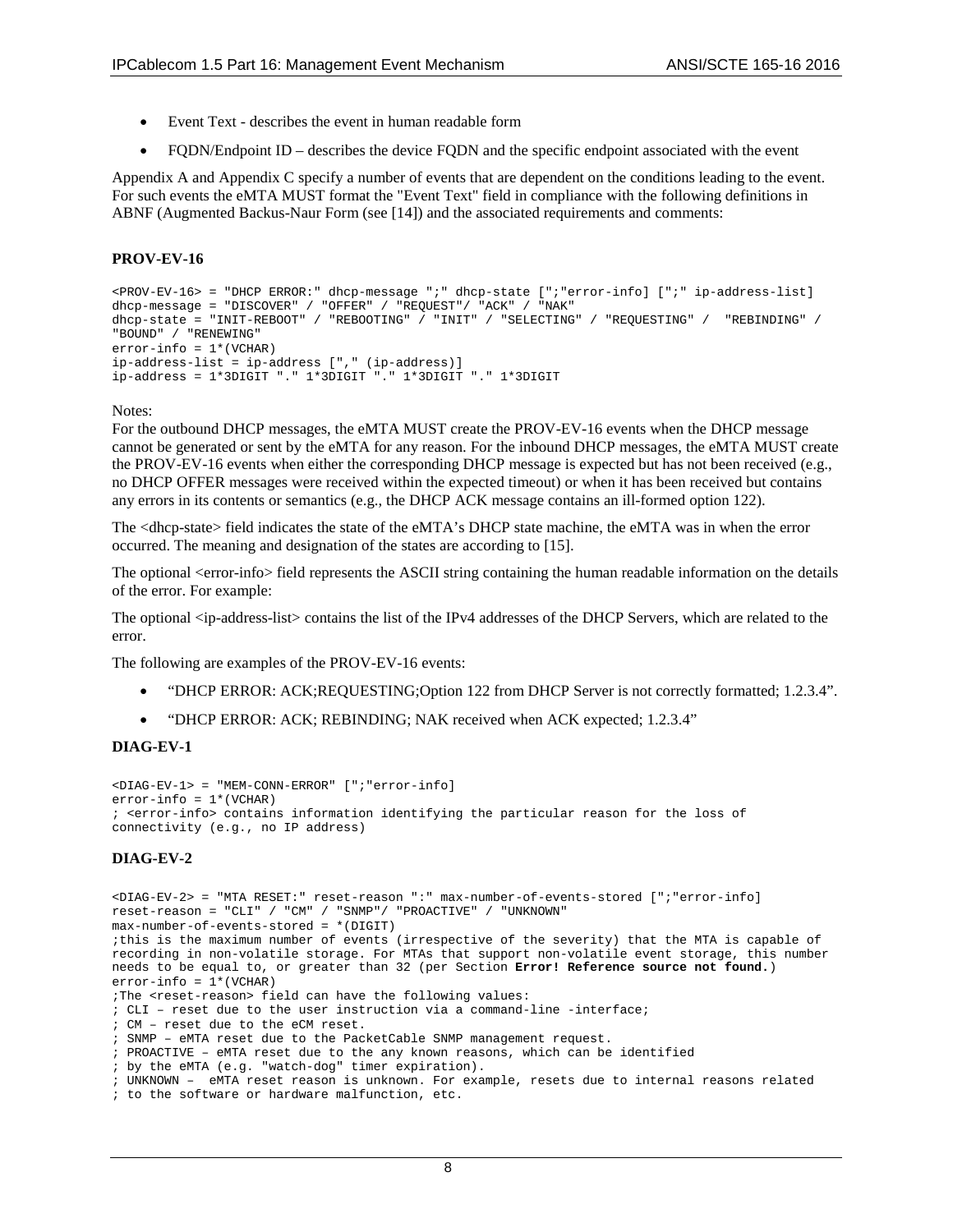; optional <error-info> field can contain any additional debug information that the MTA can provide. ; The eMTA MUST fill <error-info> field when the <reset-reason> is set to a value of PROACTIVE.

#### **DIAG-EV-3**

```
<DIAG-EV-3> = "ENDPT-HW-ERROR" [";"error-info]
error-info = 1*(VCHAR); <error-info> field contains the additional information identifying the particular reason of the 
error to appear.
```
#### **DIAG-EV-4**

```
<DIAG-EV-4> = "DOCSIS-CONN-ERROR" [";"error-info]
error-info = 1*(VCHAR); <error-info> contains information identifying the particular reason for the loss of 
connectivity
; (e.g. T3 or T4 timeouts, SF deleted) along with any additional details of the error cause.
```
#### <span id="page-12-0"></span>**7.3 IPCablecom Management Event Access Method**

The IPCablecom event access method is defined through the use of SNMPv3 in the case of local log access and trap or inform access. The SYSLOG uses UDP packets to convey the event data.

For local event log access, an EMS MAY send SNMP GET, GET-NEXT or GET-BULK requests to the IPCablecom element, accessing rows of the local event table. Each row MUST contain the event data in the format as defined in Section [7.1.](#page-10-1)

The SYSLOG method of accessing events involves sending the events to a SYSLOG server via the UDP protocol to the UDP SYSLOG port as defined in DOCSIS specification [\[6\].](#page-5-3) This event data MUST follow the event data format as defined in Section [7.1.](#page-10-1)

The SNMPv3 Trap and Inform access methods involve defining a notification within the IPCablecom Management Event MIB. The notification MUST contain the event data in the format as defined in Section [7.1.](#page-10-1)

Any notification MUST be generated according to the entries in the associated SNMPv3 tables described in RFC 2573 in a vendor dependent manner. These provide the ability to address one or more management systems, the option to send traps or informs, and specify the security requirements for each management system.

#### <span id="page-12-1"></span>**7.4 Management Event ID**

IPCablecom management events are defined in an appendix of IPCablecom specifications. Not all IPCablecom specifications define management events. Each management event described in the appendix of an IPCablecom specification is assigned an IPCablecom Event ID. For a complete list of IPCablecom Event IDs, refer to [Appendix](#page-19-0)  [A](#page-19-0) an[d Appendix B](#page-23-0) in this document.

#### <span id="page-12-2"></span>**7.5 Management Event Severities**

Each event is assigned an initial (default) IPCablecom MultiMedia-centric Severity. The definitions for the IPCablecom MultiMedia-centric severities are loosely based on ITU-T M.3100 [\[11\]](#page-5-13) and OSI System Management Alarm Reporting Function X.733 [\[12\].](#page-5-14) IPCablecom expands on the definition provided in Bellcore's GR-474 (see Section [7.10\)](#page-17-0) to include the following list:

**critical(1)** – A service-affecting condition that requires immediate corrective action.

**major(2)** – A service-affecting condition that requires urgent corrective action.

**minor(3)** – A non-service-affecting fault condition which warrants corrective action in order to avoid a more serious fault.

**warning(4)** – A potential or impending condition which can lead to a fault; diagnostic action is suggested.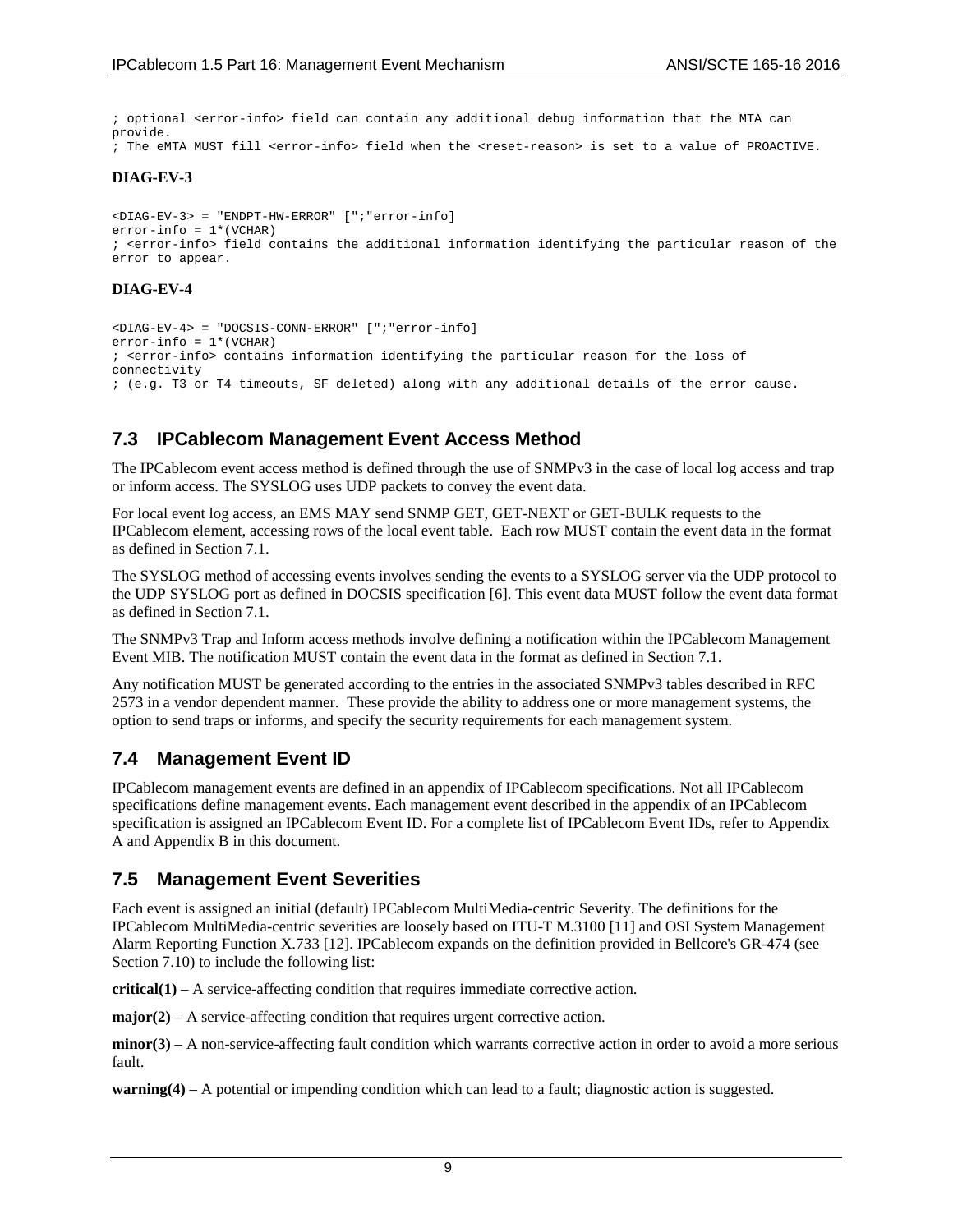**information(5)** – Normal event meant to convey information.

Events, if they need to be cleared, MUST be cleared by other events.

Each application (e.g., DOCSIS, IPCablecom) has its own event space. There is no predetermined relationship of event severity defined or enforced between applications.

When managing events that affect multiple applications two scenarios are possible. They are as follows:

- 1. A particular application is considered the master. The master application sends the multiple destination events to its element manager. The application's element manages then broadcasts that event to all other element managers that are interested in that event. Severity translation is vendor dependent.
- 2. When an event occurs, every application interested in that event has its own event notification data template defined. An event is then sent out by each interested application according to its event notification data template.

Event vendor in conjunction with the MSOs will implement its mechanism based on one of the scenarios described above.

#### <span id="page-13-0"></span>**7.5.1 Changing Default Event Severities**

The default event severity MUST be changeable to a different value for each given event via the SNMP interface.

### <span id="page-13-1"></span>**7.6 Notification Mechanism**

The notification mechanism for each event MUST be programmable via the SNMP interface.

Each event MUST be able to be sent to one or more notification mechanisms.

The notification mechanism definitions are as follows:

- **local:** The event is stored locally on the device in which it is generated. The event can be retrieved via polling from the SNMP agent interface.
- **trap:** The event is sent via the SNMPv3 TRAP mechanism to the targeted management systems. Due to the unacknowledged nature of the SNMPv3 TRAP mechanism, these event notifications are not guaranteed to be delivered to the targeted management systems.
- **inform:** The event is sent via the SNMPv3 INFORM mechanism to the targeted management systems. Since the SNMPv3 INFORM mechanism is acknowledged, these events will be reliably transmitted to the targeted management systems.
- **syslog:** The event is sent to the SYSLOG server.
- **none:** No reporting action is taken, this is the equivalent of disabling the event. If "none" is specified, the other notification mechanism choices MUST be ignored.

Whenever the specified condition in the MTA functionality occurs, the MTA MUST do the following: create and format the corresponding event (as per section 7.2), record the event in the local volatile or non-volatile storage (i.e., as specified in  $[1]$ ), verify the transmission requirements (per  $[1]$ ), and, if configured, send the event via syslog and/or SNMP immediately within the applicable threshold parameters (as specified i[n \[1\]\)](#page-5-4).

There are times when the MTA may be unable to transmit an event (via syslog or SNMP) due to loss of connectivity, which is specified as one of the following conditions:

MTA has no IP address (e.g., events that occur during the DHCP process, or an MTA reset);

MTA cannot transmit IP packets for any reason (e.g., IP stack failures);

- MTA cannot successfully send an SNMP INFORM after retries (i.e., does not get an acknowledgement) and syslog is not configured.

In such cases (i.e., loss of connectivity, as specified above), if NV-Events (as specified in Section [7.7\)](#page-14-0) did occur and were not transmitted, the MTA MUST create DIAG-EV-1 and send it immediately after connectivity is restored. Further, when the MTA transmits DIAG-EV-1, it MUST NOT send any of the events that occurred previously that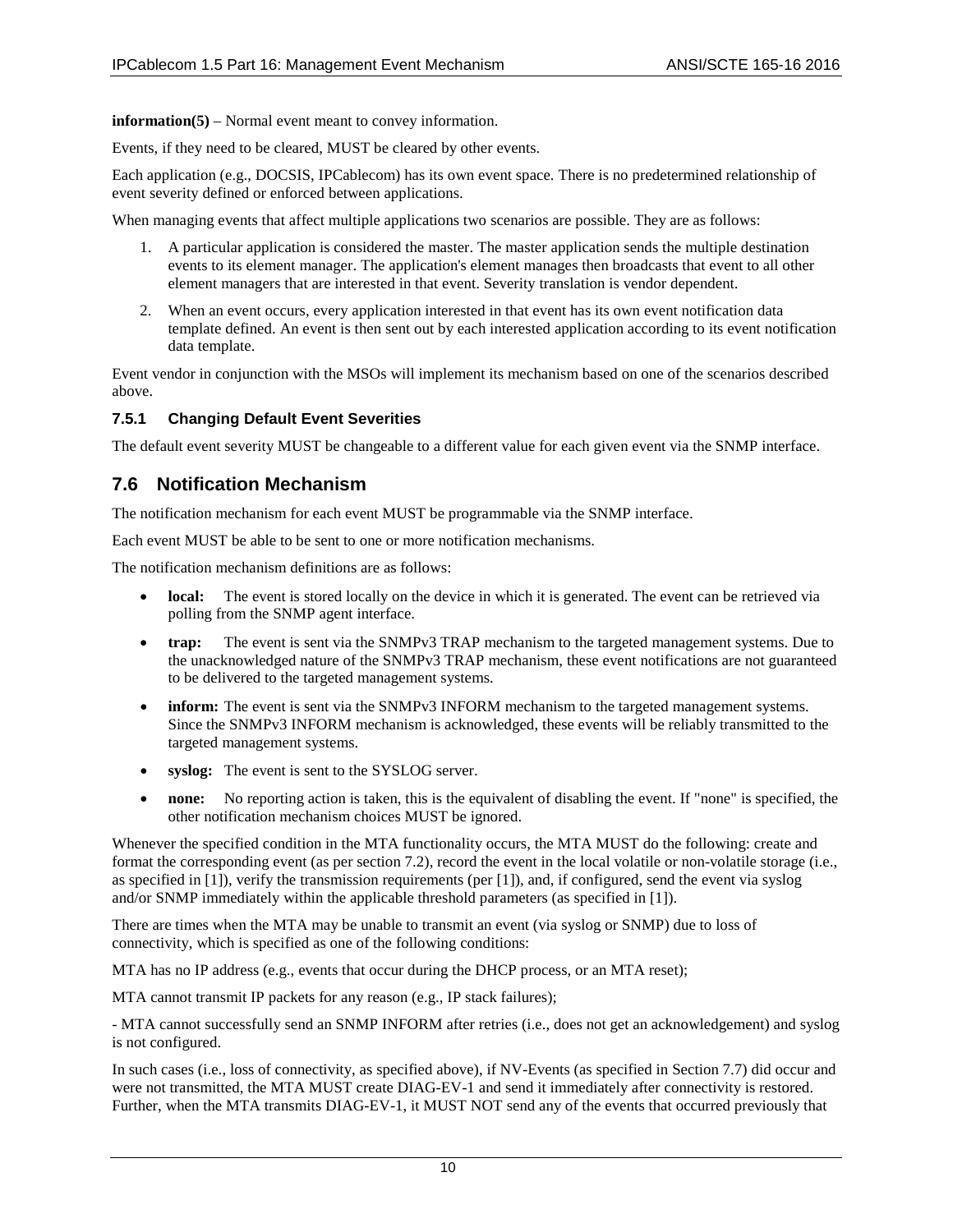were not transmitted. This does not preclude an MTA from sending any events that are created after connectivity was established. The MTA MUST NOT use DIAG-EV-1 for events other than NV-Events (as specified in Section [7.7\)](#page-14-0).

## <span id="page-14-0"></span>**7.7 Local Log of Events**

The MTA MUST support local logging of events. The local log MUST be accessed via SNMP using the objects defined in the [\[1\].](#page-5-4) A vendor may provide alternative access procedures.

The MTA MAY implement local logging either in volatile memory, non-volatile memory or both. The index provided in [\[1\]](#page-5-4) provides relative ordering of events in the log. The creation of local volatile and local-nonvolatile logs necessitates a method for synchronizing index values between the two local logs after reboot. If both volatile and non-volatile logs are maintained then the following procedure MUST be used after reboot:

- the values of the index maintained in the local non-volatile log MUST be renumbered beginning with one.
- the local volatile log MUST then be initialized with the contents of the local non volatile log.
- the first event recorded in the new active session's local-volatile log MUST use as its index, an increment by one of the last restored non-volatile index.

Also, a reset of the log initiated through an SNMP SET operation applied to the corresponding MIB objects of the Management Event MIB MUST clear both the local-volatile and local-nonvolatile logs.

An MTA MAY use the non-volatile event storage to implement the local logging of events. An MTA that supports non-volatile event storage MUST be able to persist at least 32 events across reboots or resets. The MTA MUST store events in reverse chronological order, i.e., the most recent events are always stored. Additionally, if an MTA supports recording of events in non-volatile memory then it MUST support storing of the following subset of the events in non-volatile storage (referred to as "NV-Events"):

- all MEM events with a severity of 'emergency', 'alert', 'critical' and 'error' (per [\[1\]\)](#page-5-4)
- PL-EV-1
- $\bullet$  PL-EV-2
- PROV-EV-15

All other events MAY be stored in non-volatile storage. An MTA MUST make sure that all the NV-Events are given priority over events of other severity (e.g., informational). For example, consider an MTA which supports storage of 32 events. The MTA reaches this limit at some point in time. When a new event of category "NV-Events" occurs, there are two possible scenarios:

- if the MTA has previously stored an event that is 'informational' then the new event is stored (in nonvolatile storage) and the 'informational' event removed;
- if the MTA has only NV-Events then the new event replaces the oldest event (i.e., storage is in chronological order, and the most recent events are stored).

If the MTA has sufficient non-volatile storage space to store all events, then it MAY do so.

The Management Event Mechanism (MEM) MIB [\[1\]](#page-5-4) also specifies the event transmission requirements (i.e., to transmit or not) and the mechanisms for transmission (i.e., local log, syslog, SNMP trap, SNMP inform). Thus, whenever a specified event occurs, the MTA MUST do the following: record the event in the log (i.e., within ), verify the transmission requirements (within [\[1\]\)](#page-5-4) and if configured to transmit the event via syslog or SNMP, attempt to send it across immediately within the applicable threshold parameters (as specified in [\[1\]\)](#page-5-4).

### <span id="page-14-1"></span>**7.8 Syslog**

All Syslog messages sent by an IPCablecom eMTA MUST comply with the following requirements:

• It MUST use UDP as the transport mechanism with 514 as the destination port as defined in Section 2 of the BSD syslog protoco[l \[8\].](#page-5-9)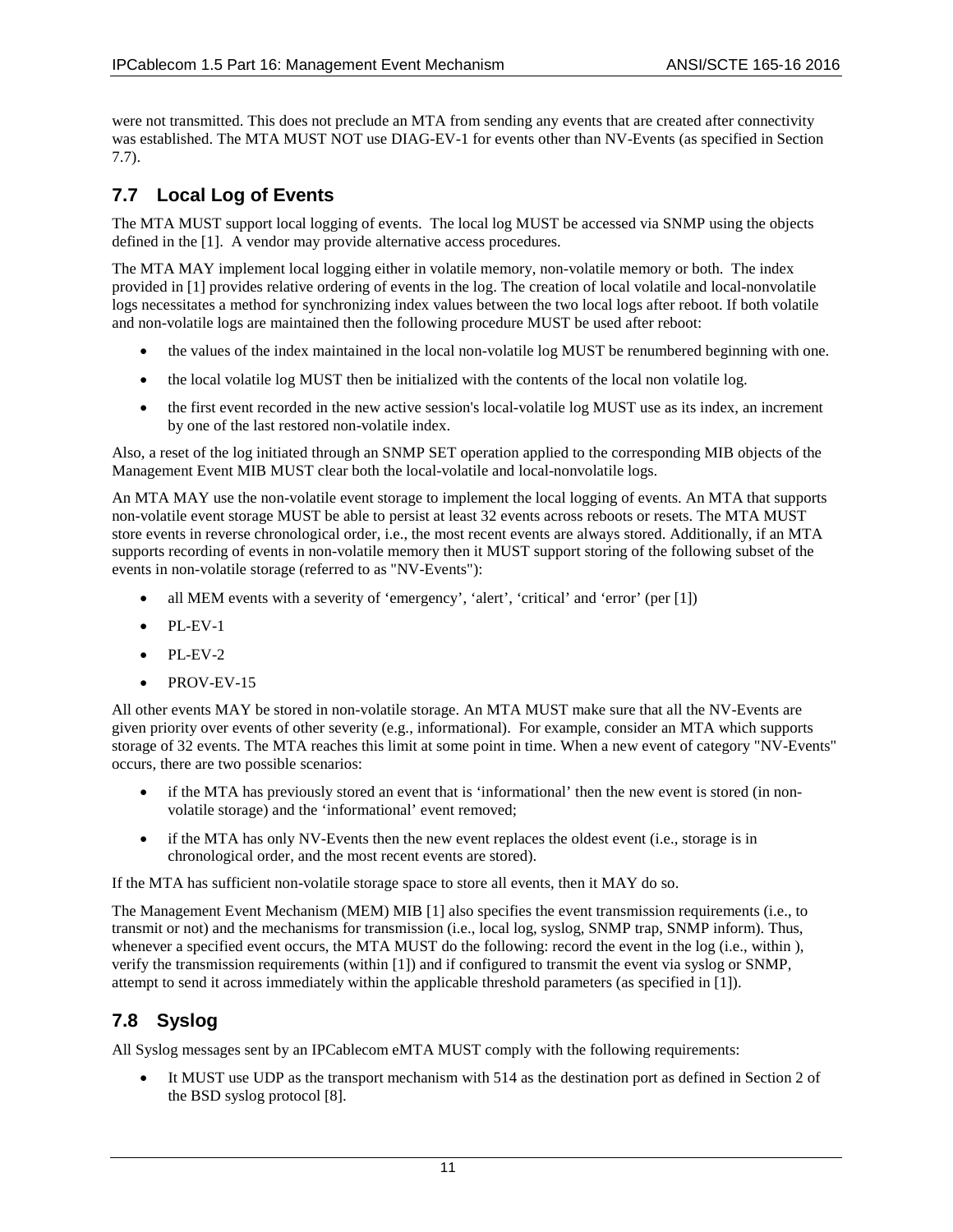- It SHOULD use port 514 as the source port, as recommended in Section 2 of SNMP applications [\[8\].](#page-5-9)
- It MUST comply with the Packet Format and Contents as defined in Section 4 of [\[8\]](#page-5-9) as applicable to the origination of the message and use the format as described in the following sub-section.

#### <span id="page-15-0"></span>**7.8.1 Syslog Message Format**

This sub-section defines the usage of the Syslog fields as defined in Section 4 of [\[8\].](#page-5-9)

#### <span id="page-15-1"></span>**7.8.2 PRI Part of a Syslog Packet**

For the PRI part defined in Section 4.1.1 the facility to use MUST be:

16 local use 0 (local0)

The severity is the severity as indicated in the definition of the Event message (0-7).

The 'Priority Code' is as defined in Section 4.1 and ranges between 128 and 135 for IPCablecom.

#### <span id="page-15-2"></span>**7.8.3 MSG Part of a Syslog Packet**

The MTA MUST include the following components:

TIMESTAMP, HOSTNAME, TAG and the CONTEXT.

#### Where

- TIMESTAMP is the time recorded by the MTA. (This MUST reflect the time in UTC as obtained from the Cable Modem).
- HOSTNAME MUST be the hostname received by the MTA in Option 12 of the DHCP ACK. (Refer to [\[3\]](#page-5-7) for more details).
- The TAG field MUST be set to the string 'MTA', without the quotes.
- The PID field MUST be implemented and used as an 'Event Type Identifier'. The value MUST be: PacketCable for all Packetcable defined Event Messages.
- A vendor-specific unique identifier for vendor-defined Event Messages. While the vendor-specific choices are out of scope of this specification, a vendor MUST use the same unique identifier for all messages originating from a device.
- The CONTEXT part of the message MUST be formatted as follows: <eventID><correlationID> Description. Where:
- event ID MUST be the Event ID defined for each Event Message enclosed within angular braces.
- correlationID MUST the correlation ID generated by the MTA as defined in Section 5.4.5 of the Device Provisioning specification [\[3\].](#page-5-7)
- Description MUST be the description associated for the particular event as stored in the Management Event MIB [\[1\].](#page-5-4)

#### **Example 1:**

PROV-EV-1 is a PacketCable defined 'Event', defined as follows: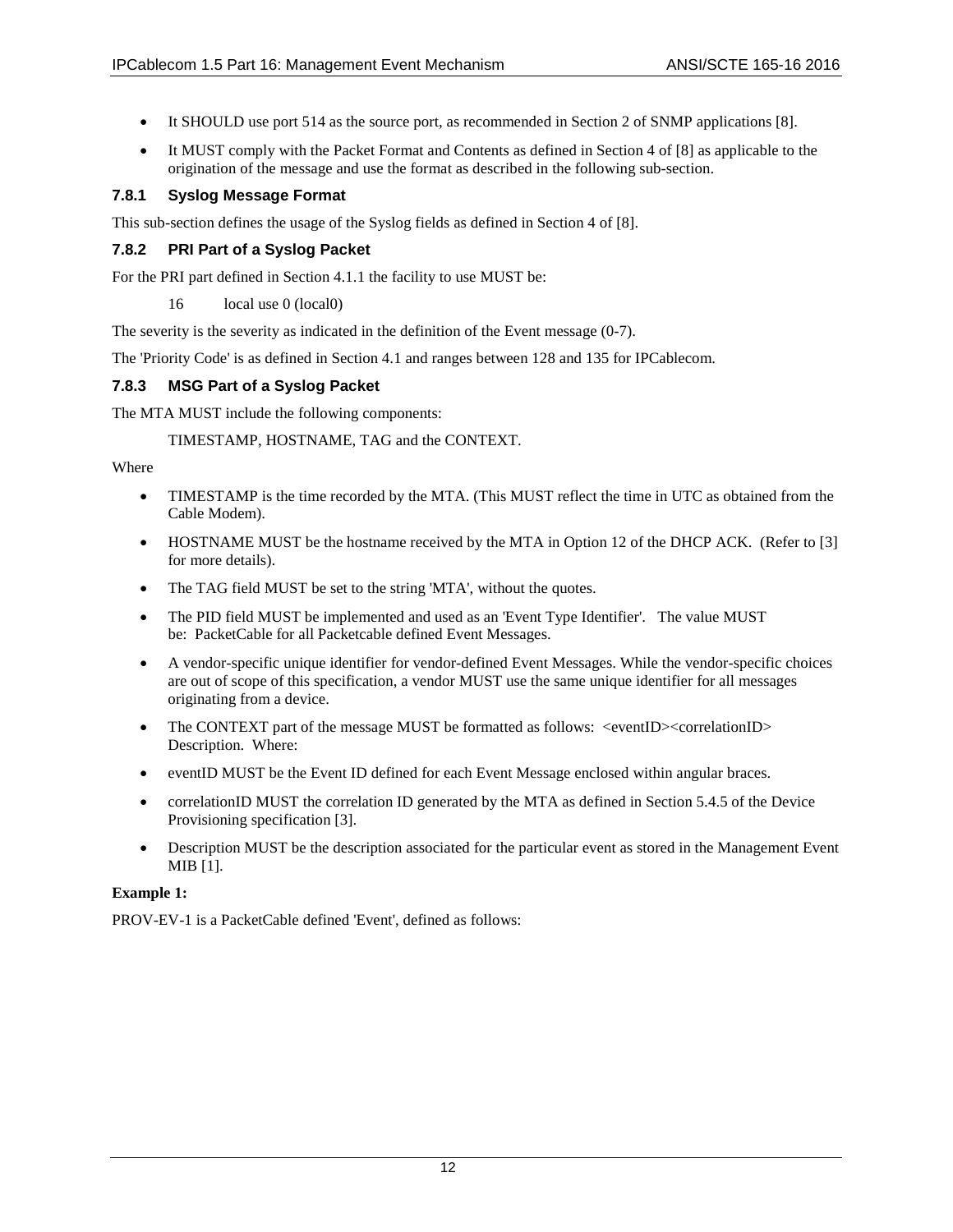<span id="page-16-1"></span>

| <b>Event Name</b> | Event<br><b>Priority</b> | <b>Default Display</b><br><b>String</b>                          | <b>IPCablecom</b><br>EventID | <b>Comments</b>                                                                                                                                           |
|-------------------|--------------------------|------------------------------------------------------------------|------------------------------|-----------------------------------------------------------------------------------------------------------------------------------------------------------|
| PROV-EV-1         | Critical                 | "Waiting for DNS<br>Resolution of<br>Provisioning Realm<br>Name" | 4000950100                   | A DNS SRV Request has been transmitted<br>for requesting the Provisioning Realm<br>Information, but no response has been<br>received from the DNS server. |

*Table 1 - Example IPCablecom defined Event*

Assuming that the MTA has been requested to send SYSLOG messages (Refer to [\[3\]](#page-5-7) and [\[1\]](#page-5-4) for more information on turning on SYSLOG messages):

- The Event Priority for critical is 2 (Refer to [\[1\]](#page-5-4) for more information) and hence the 'Priority Code' is 130.
- Since this is an PacketCable Defined event, the 'Event Type Identifier' is 'PACKETCABLE'.
- The defined Event ID is 4000967295 and the assuming the default string has not been changed, the associated text is 'Waiting for Provisioning Realm Name DNS Resolution'.
- Assume the hostname to be CL mta 1 and a correlation ID of 100

Thus, the event, if triggered will be sent as the following SYSLOG message:

<130>Jan 1 09:00:00 CL\_mta\_1 MTA[PACKETCABLE]:<4000850100><100> Waiting for DNS Resolution of Provisioning Realm Name.

#### **Example 2:**

<span id="page-16-2"></span>Assume the following hypothetical vendor-specific event defined by vendor 'XYZ Inc', with vendor ID 'XYZ'.

| <b>Event Name</b> | Event<br><b>Priority</b> | <b>Display String</b>                     | Vendor<br><b>Specific</b><br><b>EventID</b> | <b>Comments</b>                                                          |
|-------------------|--------------------------|-------------------------------------------|---------------------------------------------|--------------------------------------------------------------------------|
| $XYZ$ -EV-1       | Warning                  | "AC Power Failure;<br>running on battery" | 10                                          | AC Power Failure occurred and the<br>device is running on battery power. |

*Table 2 - Example Vendor-specific Event*

Again, assuming that the MTA has been requested to send SYSLOG messages (Refer to [\[3\]](#page-5-7) and [\[1\]](#page-5-4) for more information on turning on SYSLOG messages):

- The Event Priority for warning is 4 (Refer to [\[1\]](#page-5-4) for more information) and hence the 'Priority Code' is 132.
- Vendor ID is 'XYZ' as stated in the example.
- The defined Event ID is 10 and the display string as indicated is: 'AC Power Failure; running on battery'.
- Assume the hostname to be CL\_mta\_2 and a correlation ID of 150

Thus, the event, if triggered will be sent as the following SYSLOG message:

 $\langle 132 \rangle$  Jan 11 21:04:03 CL mta\_2 MTA[XYZ]: $\langle 10 \rangle \langle 150 \rangle$ AC Power Failure; running on battery

### <span id="page-16-0"></span>**7.9 Event Throttling**

Throttling is implemented globally through a rate based threshold mechanism, as defined in the PacketCable Management Event MIB.

Control of the throttling mechanism is through a MIB object that specifies one of four states.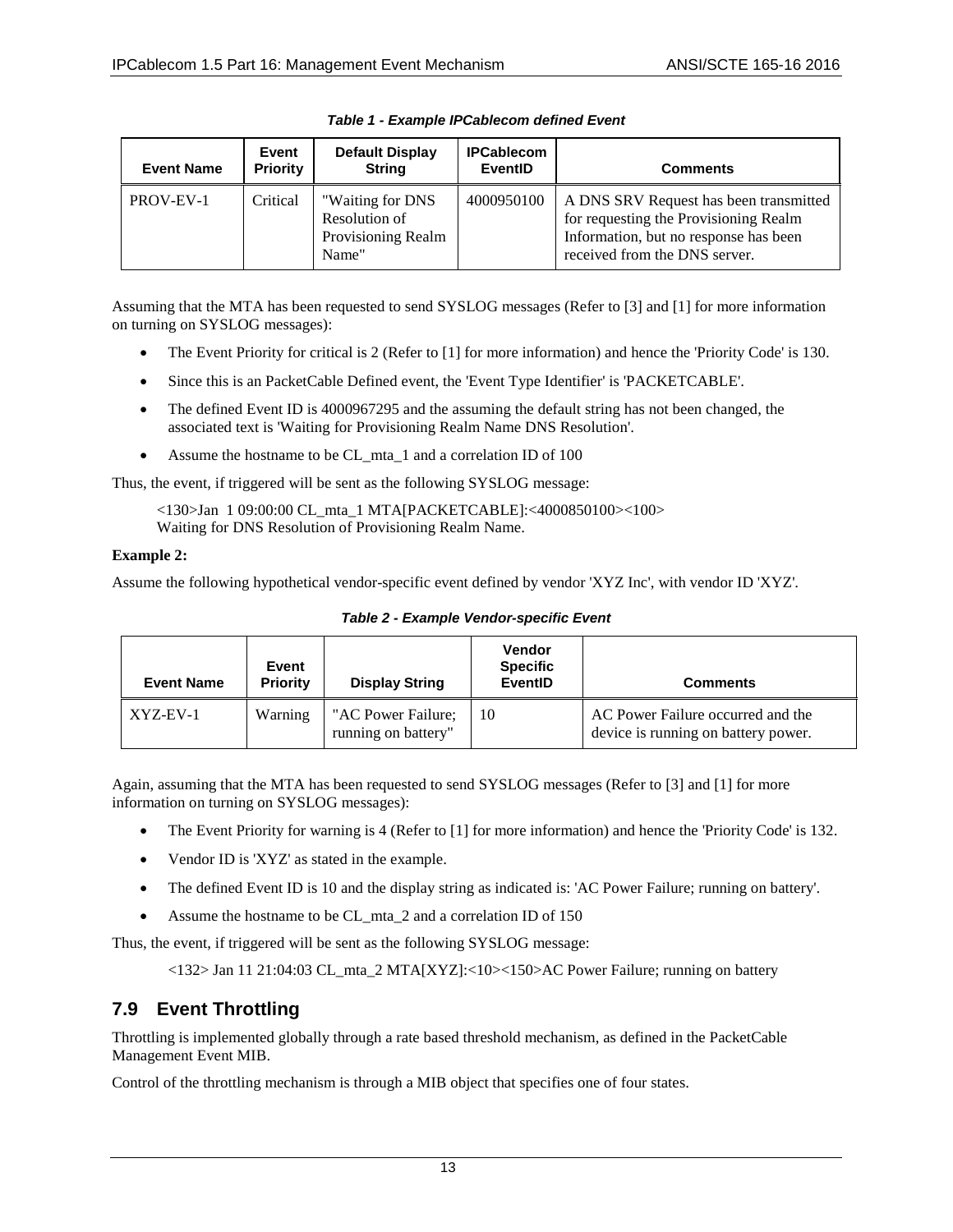- Event generation inhibited events defined through the event mechanism are no longer sent via syslog, traps, or informs.
- Throttling inhibited events are sent without any throttling.
- Dynamic thresholding enabled threshold based throttling is enabled
- Manual thresholding enabled manual intervention is required to resume event generation after crossing the initial threshold halts event generation.

Manual intervention through setting a MIB object is used to resume event generation when manual thresholding is enabled.

Inhibiting the generation of events MUST be handled through the use of the MIB objects, one to specify a number of events, and one to specify a time period over which those events are generated. The default frequency is defined as two events per second in the Management Event MIB. When event generation exceeds this rate, no more events are sent via SYSLOG, traps, or informs. The throttling of Local logging of events is vendor specific.

Dynamic thresholding requires setting MIB objects to resume events. One object specifies the number of events, and the other is the time period object specified above. The default frequency is defined as one event per second. This defines the rate at which event generation is resumed.

Threshold settings are not persistent, and MUST be reinitialized when the IPCablecom element reboots.

In addition to this mechanism, vendors may support other throttling mechanisms.

### <span id="page-17-0"></span>**7.10 Severity and Priority Definition**

**Severity** is the degree of failure related to a specific event by a reporting device. Bellcore document GR-474-CORE [\[10\],](#page-5-15) Network Maintenance: Alarm and Control for Network Elements defines three degrees of severity:

- Critical Used to indicate a severe, service-affecting condition has occurred and that immediate corrective action is imperative, regardless of the time of day or day of the week.
- Major Used for hardware and software conditions that indicate a serious disruption of service or the malfunctioning or failure of important circuits. These troubles require the immediate attention and response of a craftsperson to restore or maintain system capability. The urgency is less than in critical situations because of a lesser immediate or impending effect on service or system performance.
- Minor Used for troubles that do not have a serious effect on service to customers or for troubles in circuits that are not essential to Network Element operation.

**Priority** is the precedence established by order of importance or urgency. The back office manages the priority of how and when a particular event is serviced based on the severity of the reported event. According to Bellcore GR-474-CORE [\[10\],](#page-5-15) Network Maintenance: Alarm and Control for Network Elements, the following priority sequences for trouble notifications shall prevail:

- Critical alarms have the highest priority and shall be serviced before any major or minor alarms.
- Major alarms have higher priority than minor alarms and shall be serviced before any minor alarms.
- Minor alarms shall be serviced before non-alarmed trouble notifications.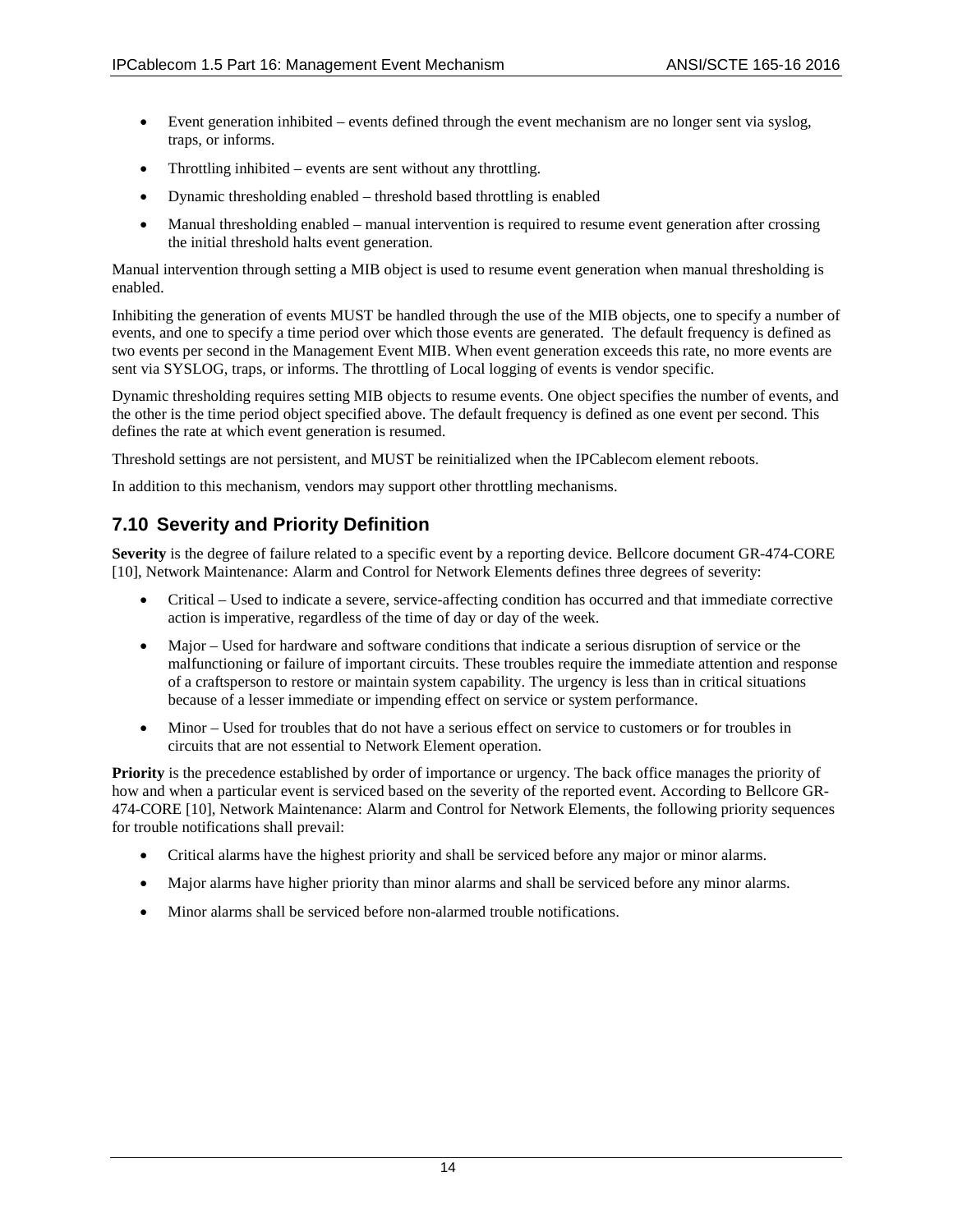## <span id="page-18-0"></span>**8 PACKETCABLE MANAGEMENT EVENT DATA TEMPLATE**

In order to ensure multi-vendor interoperability of network management functionality, the specific meaning of PacketCable management events are defined. Because the PacketCable management events are based on conditions identified in IPCablecom specifications, management events are defined in the separate appendices of this document.

The following table shows the data required to describe the meaning of IPCablecom management events. The data contained in this table is for informational purposes only, this table will contain specific data when added as an appendix to this specification.

<span id="page-18-1"></span>

| <b>Enterprise</b><br><b>Number</b> | <b>Event Name</b> | <b>Default</b><br><b>Severity for</b><br>event raises | <b>Default Display</b><br><b>String</b> | <b>Comments</b>                              | Associated<br><b>Events</b> |
|------------------------------------|-------------------|-------------------------------------------------------|-----------------------------------------|----------------------------------------------|-----------------------------|
| 4491                               | $PL$ -EV-1        | informational                                         | "AC Power<br>Fail"                      | Telemetry pin 1 has been<br>asserted.        | $PL$ -EV-2                  |
| 4491                               | $PL$ $EV-2$       | informational                                         | "AC Power<br>Restore"                   | Telemetry pin 1 has been<br>de-asserted.     | $PL$ -EV-1                  |
| 4491                               | PROV-EV-1         | error                                                 | "MTA Missing<br>Name"                   | The MTA was not<br>provisioned with an FQDN. | none                        |

#### *Table 3 - Example Management Event Data*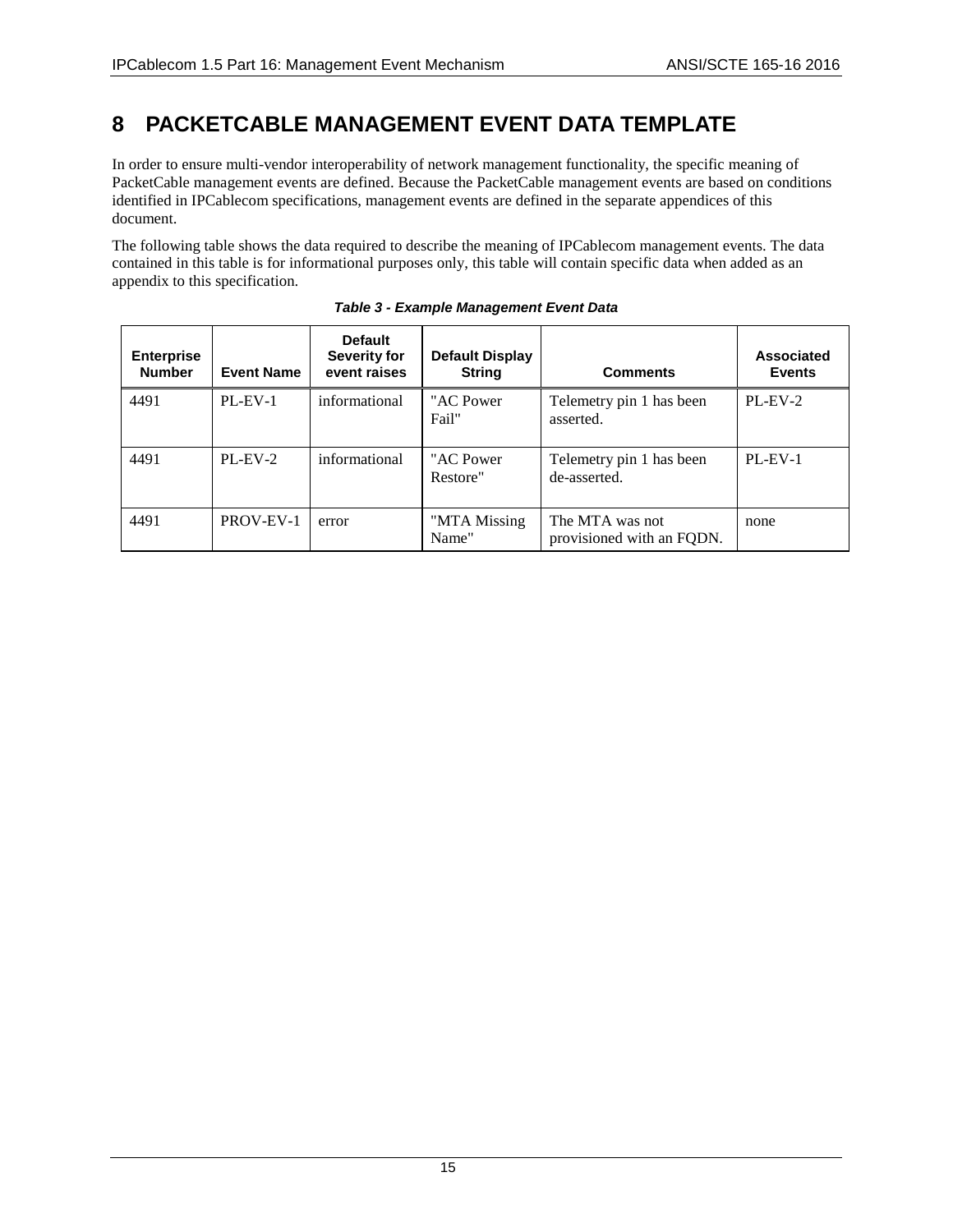## <span id="page-19-0"></span>**Appendix A PacketCable-defined Provisioning Events**

Note: For sake of simplicity and continuity Event IDs from 4000950100 upwards are reserved for Provisioning Events.

<span id="page-19-1"></span>

| <b>Event Name</b> | <b>Default</b><br><b>Severity</b><br>for Event                                     | <b>Default Display</b><br><b>String</b>                                           | <b>IPCablecom</b><br>EventID | <b>Comments</b>                                                                                                                                              |
|-------------------|------------------------------------------------------------------------------------|-----------------------------------------------------------------------------------|------------------------------|--------------------------------------------------------------------------------------------------------------------------------------------------------------|
| PROV-EV-1         | Error                                                                              | "Waiting for DNS<br>Resolution of<br>Provisioning Realm<br>Name"                  | 4000950100                   | A DNS SRV Request has been<br>transmitted for requesting the<br>Provisioning Realm Information, but no<br>response has been received from the DNS<br>server. |
| PROV-EV-1.1       | Critical                                                                           | 4000950101<br>"Provisioning<br>Realm Name<br>unknown to the<br><b>DNS</b> Server" |                              | The DNS SRV Response from the DNS<br>server did not resolve the Provisioning<br>Realm Name.                                                                  |
| PROV-EV-2         | Error<br>"Waiting for DNS<br>resolution of<br>MSO/Provisioning<br><b>KDC FQDN"</b> |                                                                                   | 4000950200                   | A DNS Request has been transmitted to<br>request the MSO KDC (or Provisioning<br>KDC) FQDN, but no response has been<br>received.                            |
| PROV-EV-2.1       | Critical                                                                           | "MSO/Provisioning<br><b>KDC FQDN</b><br>unknown to the<br><b>DNS</b> Server"      | 4000950201                   | The DNS Response from the DNS server<br>did not resolve the MSO/Provisioning<br>KDC FQDN.                                                                    |
| PROV-EV-3         | Error                                                                              | "Waiting For<br>MSO/Provisioning<br>KDC AS Reply"                                 | 4000950300                   | A Kerberos AS Request has been<br>transmitted to the MSO KDC (or<br>Provisioning KDC), but no AS Response<br>has been received.                              |
| PROV-EV-2.2       | Error                                                                              | "Waiting for DNS<br>resolution of<br>Provisioning Server<br>FQDN"                 | 4000950202                   | A DNS Request has been transmitted to<br>request the Provisioning Server FQDN,<br>but no response has been received.                                         |
| PROV-EV-2.3       | Critical                                                                           | "Provisioning<br>Server FQDN<br>unknown to the<br>DNS Server"                     | 4000950203                   | The DNS Response from the DNS server<br>did not resolve the Provisioning Server<br>FQDN.                                                                     |
| PROV-EV-3.1       | Warning                                                                            | "MSO/Provisioning<br>KDC did not accept<br>the AS Request"                        | 4000950301                   | The Kerberos MSO/Provisioning KDC<br>rejected the AS-Request (KRB_ERROR)                                                                                     |
| PROV-EV-4         | Error                                                                              | "Waiting For<br>MSO/Provisioning<br>KDC TGS Reply"                                | 4000950400                   | A Kerberos TGS Request has been<br>transmitted to the MSO KDC (or<br>Provisioning KDC), but no TGS<br>Response has been received.                            |
| PROV-EV-4.1       | Warning                                                                            | "MSO/Provisioning<br>KDC did not accept<br>AS Request"                            | 4000950401                   | The MSO/Provisioning KDC rejected the<br>Kerberos AS Request. (KRB_ERROR)                                                                                    |

|  |  |  |  |  | <b>Table 4 - Provisioning Events</b> |
|--|--|--|--|--|--------------------------------------|
|--|--|--|--|--|--------------------------------------|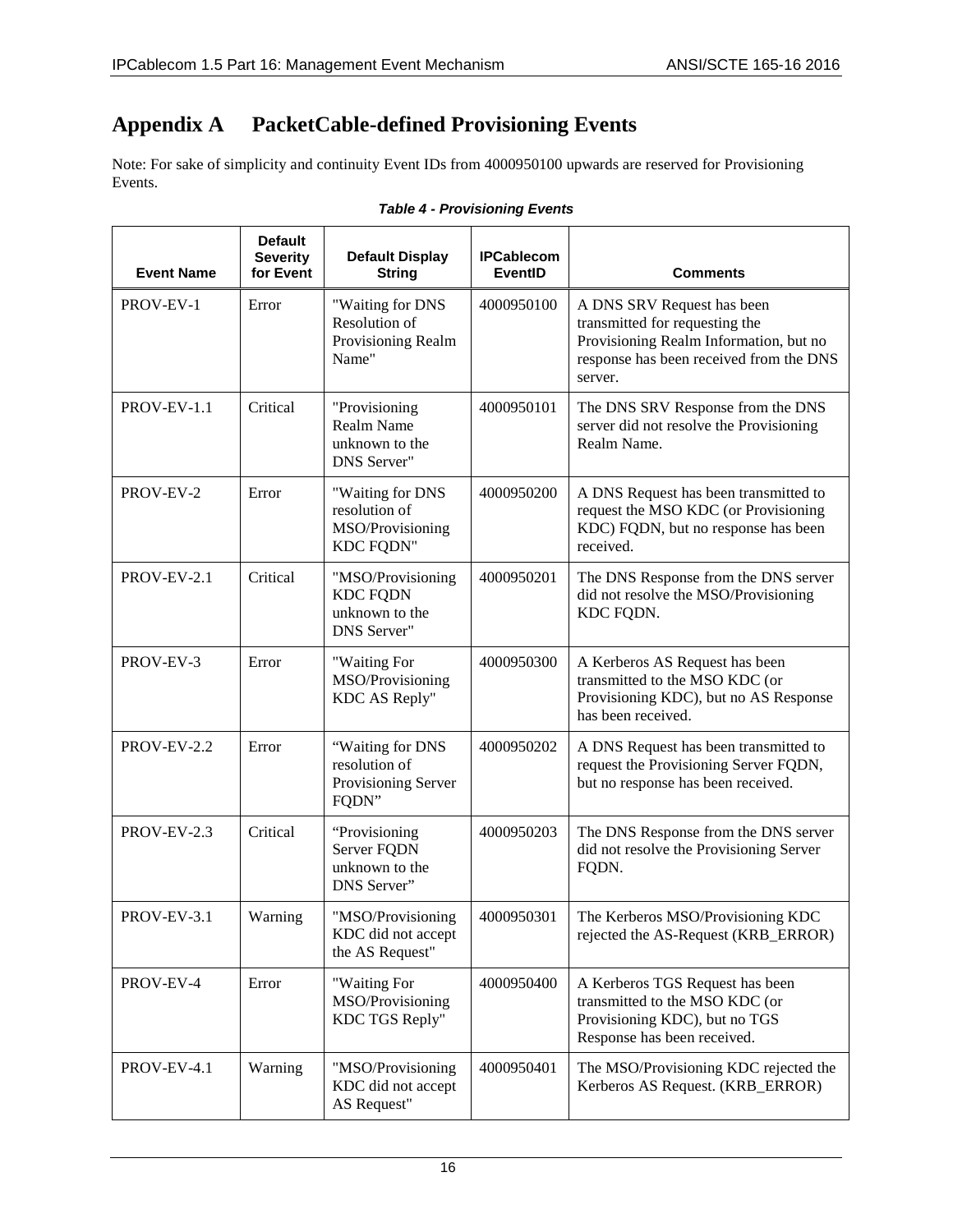| <b>Event Name</b>  | <b>Default</b><br><b>Severity</b><br>for Event | <b>Default Display</b><br><b>String</b>                                                                 | <b>IPCablecom</b><br><b>EventID</b> | <b>Comments</b>                                                                                                                                       |
|--------------------|------------------------------------------------|---------------------------------------------------------------------------------------------------------|-------------------------------------|-------------------------------------------------------------------------------------------------------------------------------------------------------|
| PROV-EV-5          | Critical                                       | "Waiting for<br>Provisioning Server<br>AP Reply"                                                        | 4000950500                          | A Kerberos AP Request has been<br>transmitted to the MSO Provisioning<br>Server (SNMP Entity), but no AP<br>Response has been received.               |
| PROV-EV-5.1        | Warning                                        | "Provisioning<br>Server/SNMP Entity<br>rejected the<br>Provisioning AP<br>Request"                      | 4000950501                          | The Provisioning Server/SNMP Entity<br>rejected the Kerberos AP Request.<br>(KRB_ERROR)                                                               |
| PROV-EV-6          | Critical                                       | "SNMPv3 INFORM<br>transmitted; Waiting<br>for SNMPv3 GET<br>and/or SNMPv3<br>SET messages"              | 4000950600                          | SNMPv3 INFORM message has been<br>transmitted and the device is waiting on<br>optional (iterative) SNMv3 GET requests<br>or an SNMPv3 SET.            |
| <b>PROV-EV-6.1</b> | Critical                                       | "SNMPv2c<br><b>INFORM</b><br>transmitted; Waiting<br>for SNMPv2c GET<br>and/or SNMPv2c<br>SET messages" | 4000950601                          | SNMPv2c INFORM message has been<br>transmitted and the device is waiting on<br>optional (iterative) SNMv2c GET<br>requests or an SNMPv2c SET.         |
| PROV-EV-8          | Error                                          | "Waiting For DNS<br><b>Resolution of TFTP</b><br>FQDN"                                                  | 4000950800                          | A DNS Request has been transmitted to<br>request the TFTP FQDN, but no response<br>has been received.                                                 |
| PROV-EV-8.1        | Critical                                       | "TFTP FQDN<br>unknown to the<br><b>DNS</b> Server"                                                      | 4000950801                          | The DNS Response from the DNS server<br>did not resolve the TFTP FQDN.                                                                                |
| PROV-EV-9          | Critical                                       | "Waiting for TFTP<br>Response"                                                                          | 4000950900                          | A TFTP request has been transmitted and<br>no response has been received. (This<br>could be for any TFTP Request during the<br>download process).     |
| PROV-EV-9.1        | Critical                                       | "Configuration File<br>Error - Bad<br>Authentication"                                                   | 4000950901                          | The config file authentication value did<br>not agree with the value in<br>pktcMtaDevProvConfigHash or the<br>authentication parameters were invalid. |
| PROV-EV-9.2        | Critical                                       | "Configuration File<br>Error - Bad<br>Privacy"                                                          | 4000950902                          | The privacy parameters were invalid.                                                                                                                  |
| PROV-EV-9.3        | Critical                                       | "Configuration File<br>Error - Bad Format"                                                              | 4000950903                          | The format of the configuration file was<br>not as expected.                                                                                          |
| PROV-EV-9.4        | Critical                                       | "Configuration File<br>Error – Missing<br>Parameter"                                                    | 4000950904                          | Mandatory parameter of the configuration<br>file is missing.                                                                                          |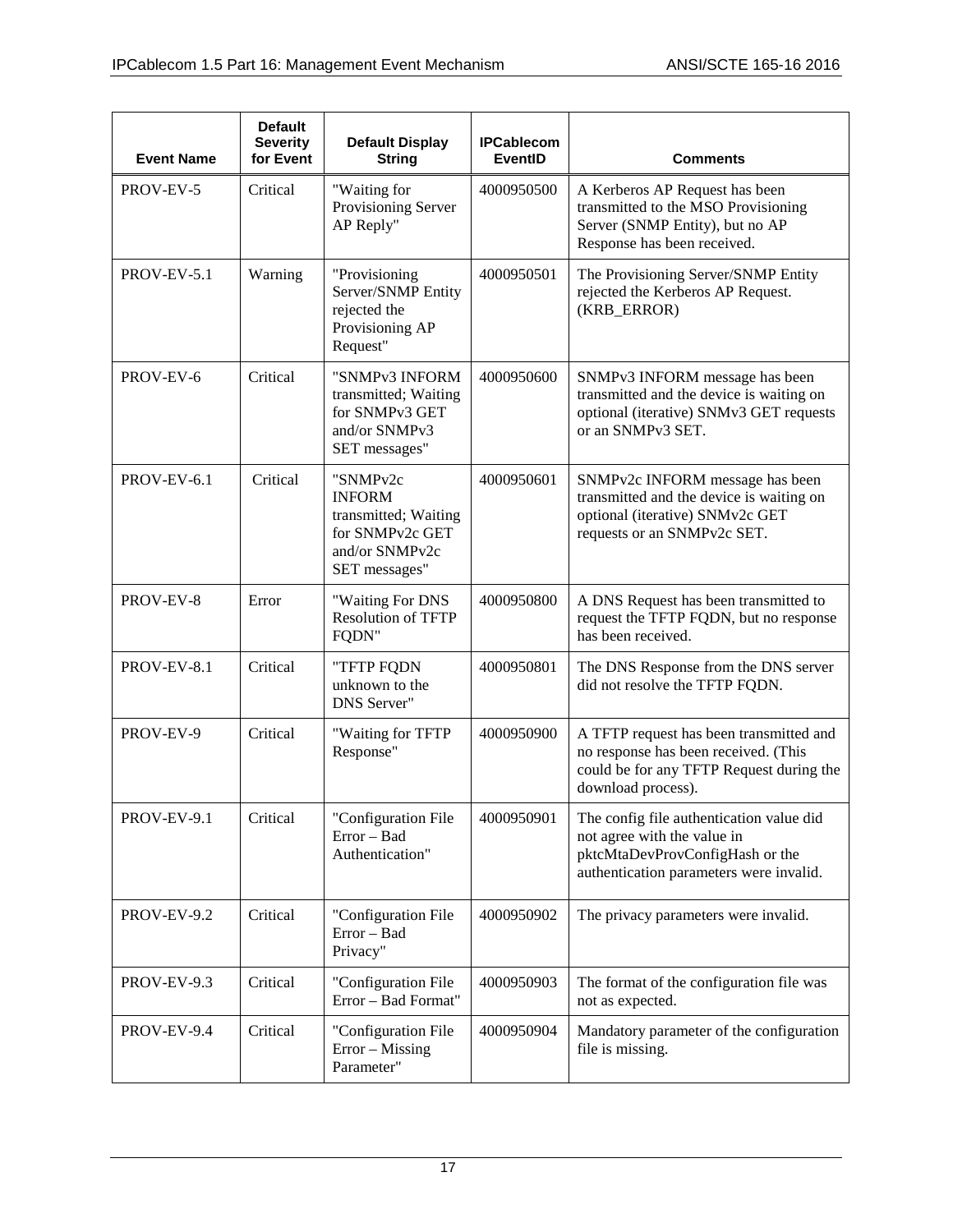| <b>Event Name</b>   | <b>Default</b><br><b>Severity</b><br>for Event | <b>Default Display</b><br><b>String</b>            | <b>IPCablecom</b><br>EventID | <b>Comments</b>                                                                                                |
|---------------------|------------------------------------------------|----------------------------------------------------|------------------------------|----------------------------------------------------------------------------------------------------------------|
| PROV-EV-9.5         | Error                                          | "Configuration File<br>Error-Bad<br>Parameter"     | 4000950905                   | Parameter within the configuration file<br>had a bad value.                                                    |
| PROV-EV-9.6         | Error                                          | "Configuration File<br>Error-Bad<br>Linkage"       | 4000950906                   | Table linkages in the configuration file<br>could not be resolved.                                             |
| PROV-EV-9.7         | Error                                          | "Configuration File<br>Error-Misc."                | 4000950907                   | Configuration File error - Miscellaneous.                                                                      |
| PROV-EV-12          | Warning                                        | "Telephony KDC<br>did not accept AS<br>Request"    | 4000951200                   | The Telephony KDC rejected the AS-<br>Request (KRB_ERROR)                                                      |
| <b>PROV-EV-12.1</b> | Error                                          | "Waiting for<br>Telephony KDC AS<br>Reply"         | 4000951201                   | A Kerberos AS Request has been<br>transmitted to the Telephony KDC, but no<br>AS Response has been received.   |
| PROV-EV-13          | Error                                          | "Waiting For<br>Telephony KDC<br>TGS Reply"        | 4000951300                   | A Kerberos TGS Request has been<br>transmitted to the Telephony KDC, but no<br>TGS Response has been received. |
| <b>PROV-EV-13.1</b> | Warning                                        | "Telephony KDC<br>did not accept TGS<br>Request"   | 4000951301                   | The Telephony KDC rejected the<br>Kerberos TGS Request. (KRB_ERROR)                                            |
| PROV-EV-14          | Critical                                       | "Waiting for CMS<br>AP Reply"                      | 4000951400                   | A Kerberos AP Request has been<br>transmitted to the CMS (For IPSec), but<br>no AP Response has been received. |
| <b>PROV-EV-14.1</b> | Warning                                        | "CMS rejected the<br><b>AP</b> Request<br>(IPSec)" | 4000951401                   | The CMS rejected the Kerberos AP<br>Request. (KRB_ERROR)                                                       |
| PROV-EV-15          | Informatio<br>nal                              | "Provisioning<br>Complete"                         | 4000951500                   | The MTA successfully completed<br>Provisioning.                                                                |
| <b>PROV-EV-15.1</b> | Warning                                        | "Provisioning<br>Complete -<br>Warnings"           | 4000951501                   | The MTA successfully completed<br>Provisioning, but with warnings.                                             |
| <b>PROV-EV-15.2</b> | Critical                                       | "Provisioning<br>Complete - Fail"                  | 4000951502                   | The MTA completed Provisioning, but<br>there was a failure.                                                    |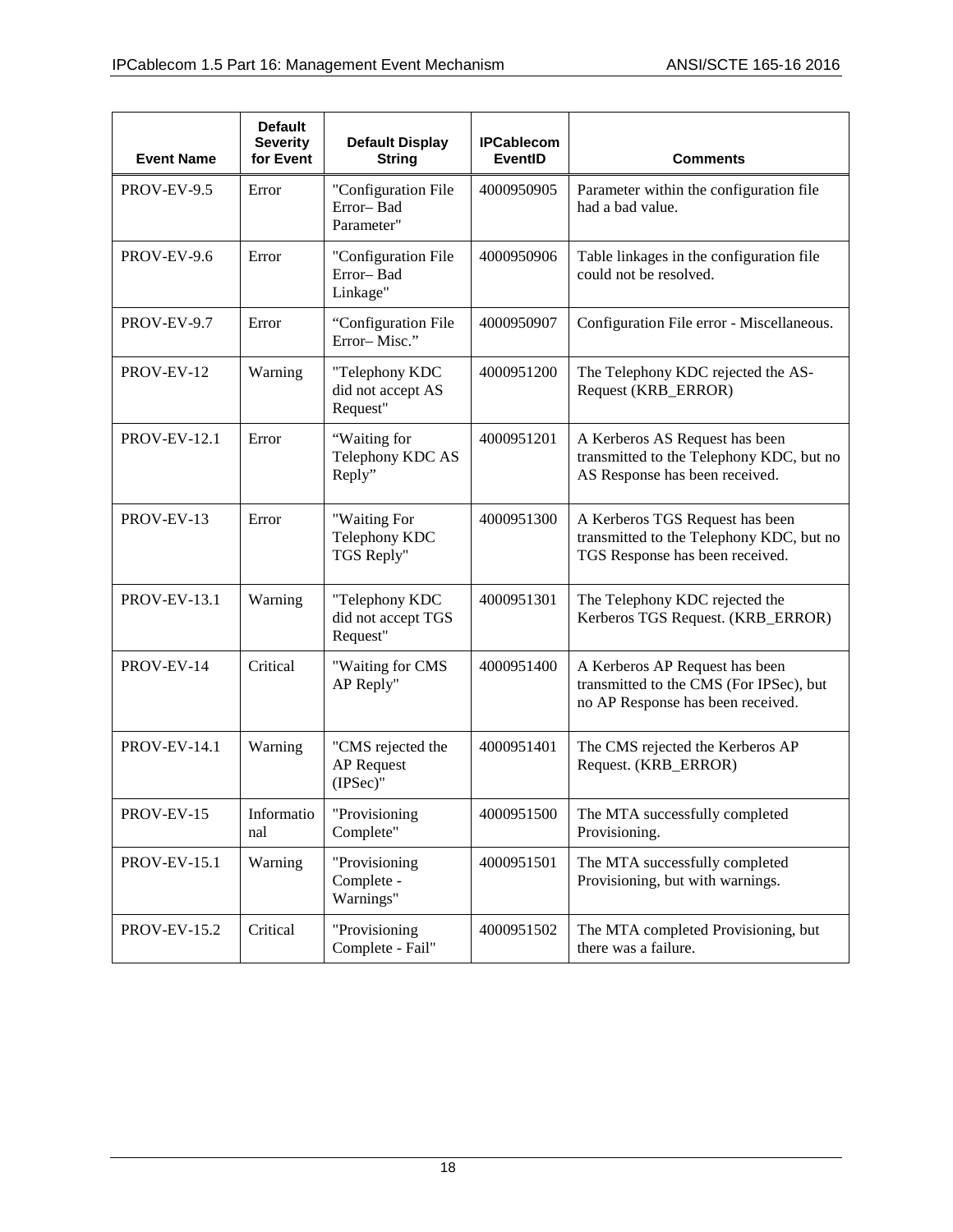| <b>Event Name</b> | <b>Default</b><br><b>Severity</b><br>for Event | <b>Default Display</b><br><b>String</b>                                                                                                                                                                                                                                                               | <b>IPCablecom</b><br>EventID | <b>Comments</b>                                                                                              |
|-------------------|------------------------------------------------|-------------------------------------------------------------------------------------------------------------------------------------------------------------------------------------------------------------------------------------------------------------------------------------------------------|------------------------------|--------------------------------------------------------------------------------------------------------------|
| PROV-EV-16        | Error                                          | "DHCP ERROR:<br>$<$ dhcp-<br>message>; <dhcp-<br>state<math>&gt;\left[ ; \right. &lt;</math>error-<br/><math>\infty</math>] [<math>\le</math>ip-<br/><math>address-list</math><sup>"</sup><br/>Note: See Section<br/>7.2 for the<br/>normative ABNF,<br/>description and<br/>requirements.</dhcp-<br> | 4000951600                   | This event indicates the DHCP errors<br>which may occur during the eMTA IPv4<br>address acquisition process. |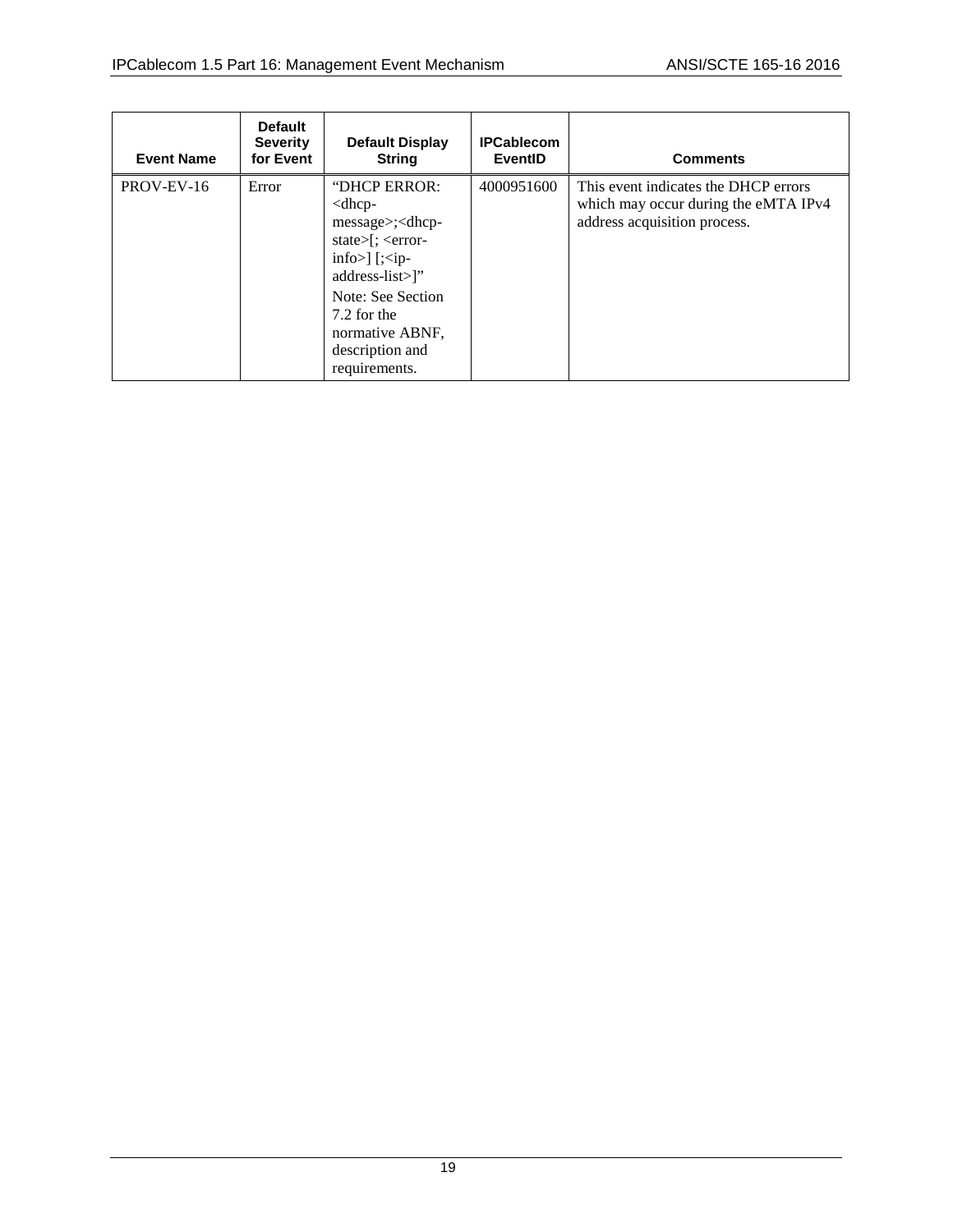## <span id="page-23-0"></span>**Appendix B IPCablecom-defined Powering Events**

Note: For sake of simplicity and continuity Event IDs from 4000850100 – 4000950099 are reserved for Powering Events.

MTAs that comply with [\[5\]](#page-5-16) MUST support the following Powering events.

All Powering events MUST be defined as a matched pair of "set" and "cleared" events. The eight Powering events may be redefined to support a meaning other than the battery-related meanings defined in this document. If these Powering events are redefined, then the definition of the new meaning and any coordination between systems to support this new meaning is out of the scope of IPCablecom.

#### **The "set" and "clear" events for the alarm signals defined in [\[6\]](#page-5-3) are summarized below.**

#### **Telemetry Signal 1 – AC Fail**

- PL-EV-1: active alarm state of telemetry signal 1; default meaning "On Battery" and default severity MINOR
- PL-EV-2: inactive alarm state of telemetry signal 1, default meaning "AC Restored"; PL-EV-2 always clears PL-EV-1

#### **Telemetry Signal 2 – Replace Battery**

- PL-EV-3: active alarm state of telemetry signal 2; default meaning "Battery Bad" and default severity **MINOR**
- PL-EV-4: inactive alarm state of telemetry signal 2; default meaning "Battery Good"; PL-EV-4 always clears PL-EV-3

#### **Telemetry Signal 3 - Battery Missing**

- PL-EV-5: active alarm state of telemetry signal 3; default meaning "Battery Missing" and default severity MINOR
- PL-EV-6: inactive alarm state of telemetry signal 3; default meaning "Battery Present"; PL-EV-6 always clears PL-EV-5

#### **Telemetry Signal 4 - LowBattery**

- PL-EV-7: active alarm state of telemetry signal 4; default meaning "Depleted Battery" and default severity MINOR
- PL-EV-8: inactive alarm state of telemetry signal 4; default meaning "Battery Charging"; PL-EV-8 always clears PL-EV-7

<span id="page-23-1"></span>

| Event<br><b>Name</b> | <b>Default</b><br><b>Severity</b> | <b>Default Display</b><br><b>String</b> | <b>IPCablecom</b><br>EventID | <b>Comments</b>                                                                                                     | Associated<br><b>Events</b> |
|----------------------|-----------------------------------|-----------------------------------------|------------------------------|---------------------------------------------------------------------------------------------------------------------|-----------------------------|
| $PL$ -EV-1           | Informational                     | "On Battery"                            | 4000850100                   | The UPS has detected an AC<br>power failure and is operating<br>off battery backup.                                 | $PL$ -EV-2                  |
| $PL$ -EV-2           | Informational                     | "AC Restored"                           | 4000850200                   | The UPS has detected AC power<br>restoral and is no longer<br>operating off battery backup.                         | $PL$ -EV-1                  |
| PL-EV-3              | Informational                     | "Battery Bad"                           | 4000850300                   | The UPS has determined that the<br>battery has reached the end of its<br>life expectancy and should be<br>replaced. | $PI$ <sub>-EV-4</sub>       |

#### *Table 5 - Powering Events*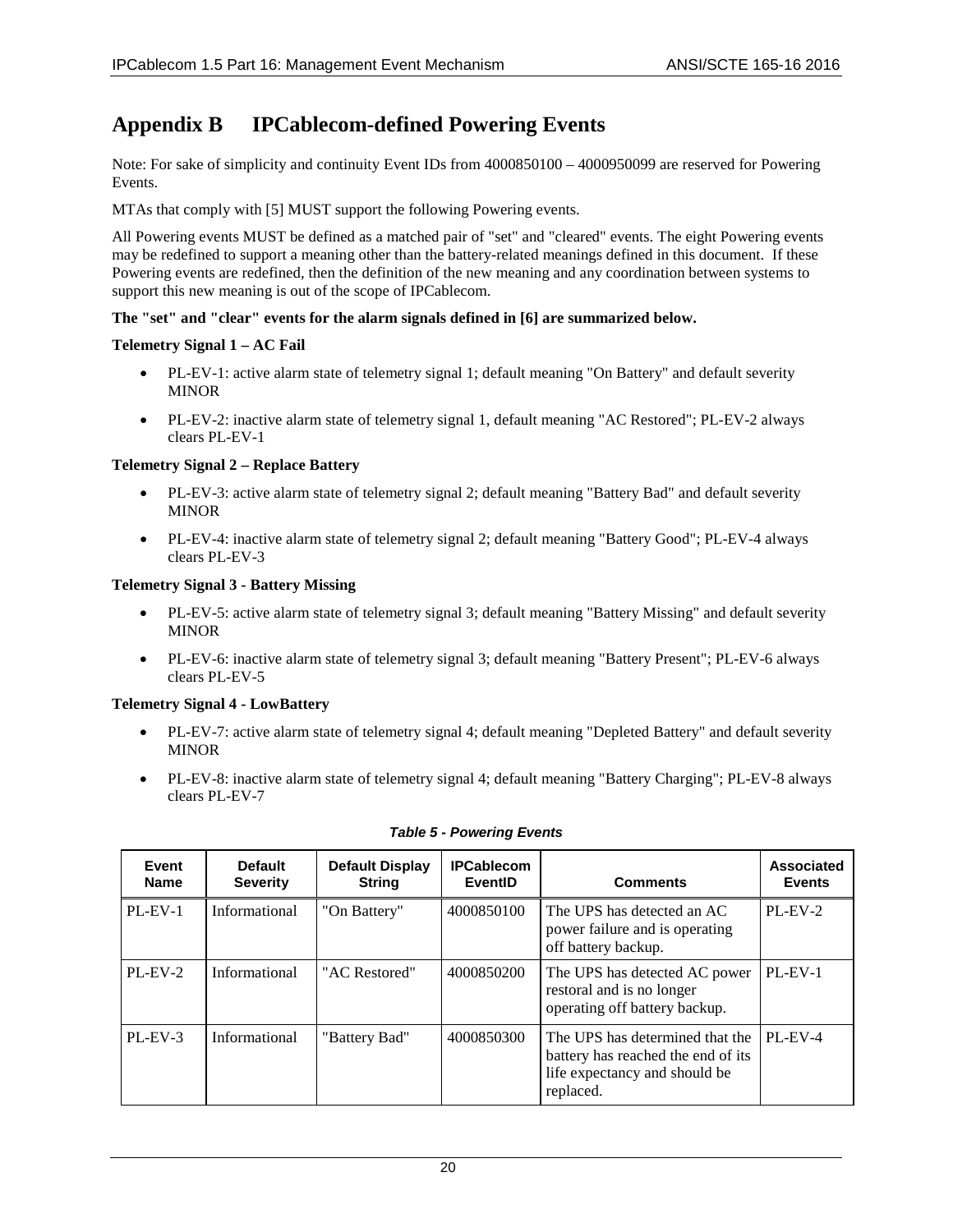| Event<br><b>Name</b> | <b>Default</b><br><b>Severity</b> | <b>Default Display</b><br><b>String</b> | <b>IPCablecom</b><br>EventID | <b>Comments</b>                                                                                                                                                     | Associated<br><b>Events</b> |
|----------------------|-----------------------------------|-----------------------------------------|------------------------------|---------------------------------------------------------------------------------------------------------------------------------------------------------------------|-----------------------------|
| PL-EV-4              | Informational                     | "Battery Good"                          | 4000850400                   | The UPS has detected the battery<br>to be good.                                                                                                                     | $PL-EV-3$                   |
| $PL$ -EV-5           | Informational                     | "Battery Missing"                       | 4000850500                   | The UPS does not detect the<br>presence of a battery.                                                                                                               | $PL$ -EV-6                  |
| $PL$ -EV-6           | Informational                     | "Battery Present"                       | 4000850600                   | The UPS detects that a battery is<br>present.                                                                                                                       | $PL-EV-5$                   |
| $PL$ -EV-7           | Informational                     | "Depleted<br>Battery"                   | 4000850700                   | The UPS has determined that the<br>remaining battery charge is low.<br>There is only enough charge<br>remaining to sustain operation<br>for a short period of time. | PL-EV-8                     |
| PL-EV-8              | Informational                     | "Battery<br>Charging"                   | 4000850800                   | The UPS detects that the battery<br>has charged above the "battery<br>low" threshold.                                                                               | PL-EV-7                     |